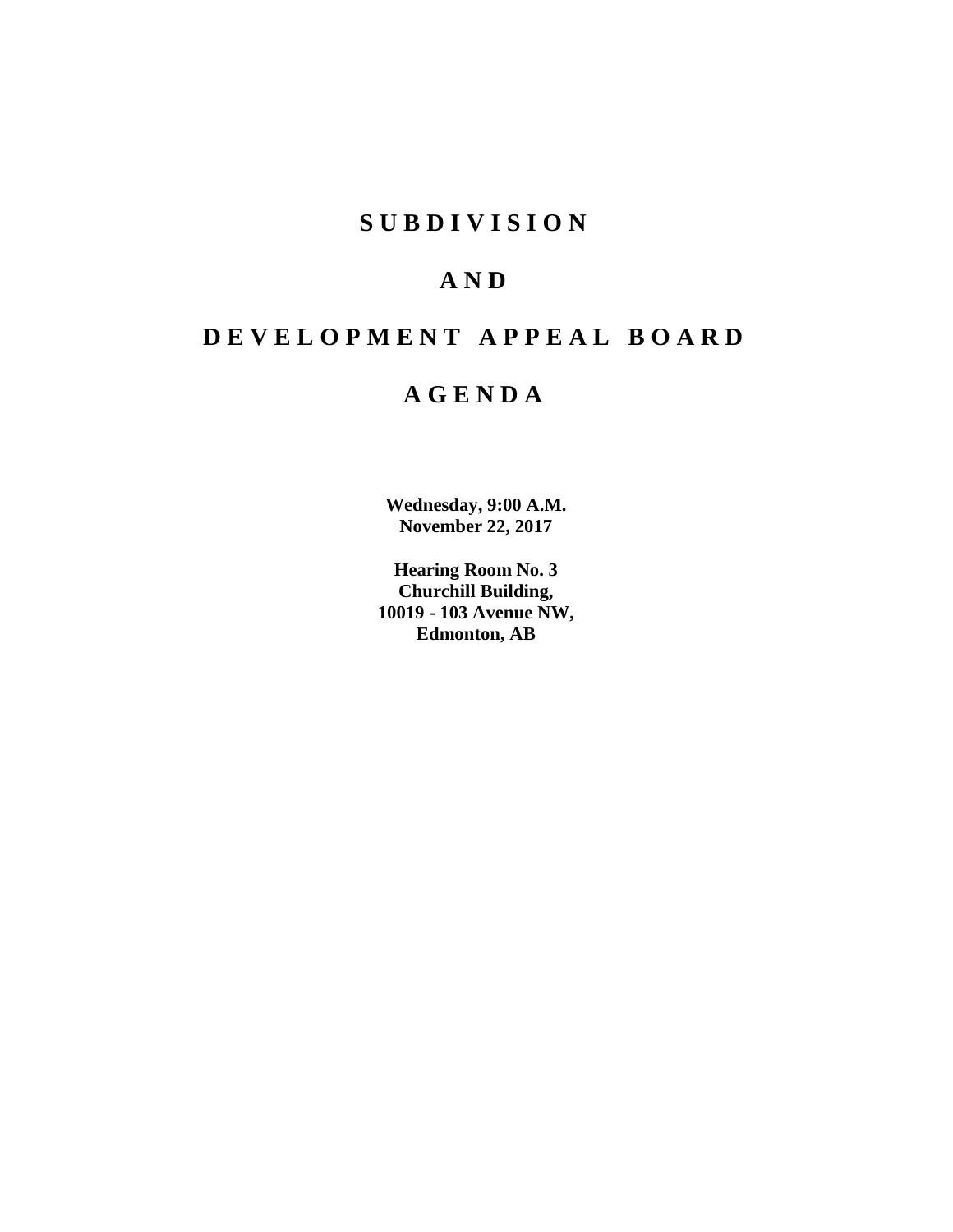### **SUBDIVISION AND DEVELOPMENT APPEAL BOARD HEARING ROOM NO. 3**

| I            | 9:00 A.M.                        | SDAB-D-17-228 |                                                                                                                                                                                                                                                                                                                                                                                                                                                                                                                                                               |
|--------------|----------------------------------|---------------|---------------------------------------------------------------------------------------------------------------------------------------------------------------------------------------------------------------------------------------------------------------------------------------------------------------------------------------------------------------------------------------------------------------------------------------------------------------------------------------------------------------------------------------------------------------|
|              |                                  |               | Change the Use from General Retail to Minor<br>Alcohol Sales (Unit-106,107) and to construct<br>interior alterations.                                                                                                                                                                                                                                                                                                                                                                                                                                         |
|              |                                  |               | 6104 - 104 Street NW<br>Project No.: 156166562-018                                                                                                                                                                                                                                                                                                                                                                                                                                                                                                            |
|              | <b>TO BE RAISED</b>              |               |                                                                                                                                                                                                                                                                                                                                                                                                                                                                                                                                                               |
| $\mathbf{I}$ | 11:00 A.M.                       | SDAB-D-17-189 |                                                                                                                                                                                                                                                                                                                                                                                                                                                                                                                                                               |
|              | <b>WITHDRAWN</b>                 |               | Construct two Commercial Use buildings (Building<br>1: Health Services in CRU's 101, 102, 201 - 203;<br>General Retail in CRU's 103 - 108; P.F.O. in CRU's<br>111 - 115, 204, 205; Restaurant (119 sq.m. of Public<br>Space) in CRU 109; Specialty Food Service (119<br>sq.m. of Public Space) in CRU 110; Building 2:<br>P.F.O. in CRU 116-0, General Retail in CRU 117-0,<br>Restaurant (88 sq.m. of Public Space) in CRU 118-<br>0) with an underground parkade and demolish an<br>existing building<br>5120 - 122 Street NW<br>Project No.: 246478239-001 |
|              |                                  |               |                                                                                                                                                                                                                                                                                                                                                                                                                                                                                                                                                               |
| Ш            | <b>TO BE RAISED</b><br>2:00 P.M. | SDAB-D-17-198 |                                                                                                                                                                                                                                                                                                                                                                                                                                                                                                                                                               |
|              |                                  |               | Change the use of a Professional, Financial and<br>Office Support Service and Automotive and Minor<br>Recreation Vehicle Sales/Rentals building to a<br>Religious Assembly (Minor) and to construct<br>exterior alterations (new vestibule)                                                                                                                                                                                                                                                                                                                   |
|              |                                  |               | 12320 - Mount Lawn Road NW<br>Project No.: 259441393-001                                                                                                                                                                                                                                                                                                                                                                                                                                                                                                      |
|              | NOTE:                            |               | Unless otherwise stated, all references to "section numbers" refer to the<br>authority under the Edmonton Zoning Bylaw 12800.                                                                                                                                                                                                                                                                                                                                                                                                                                 |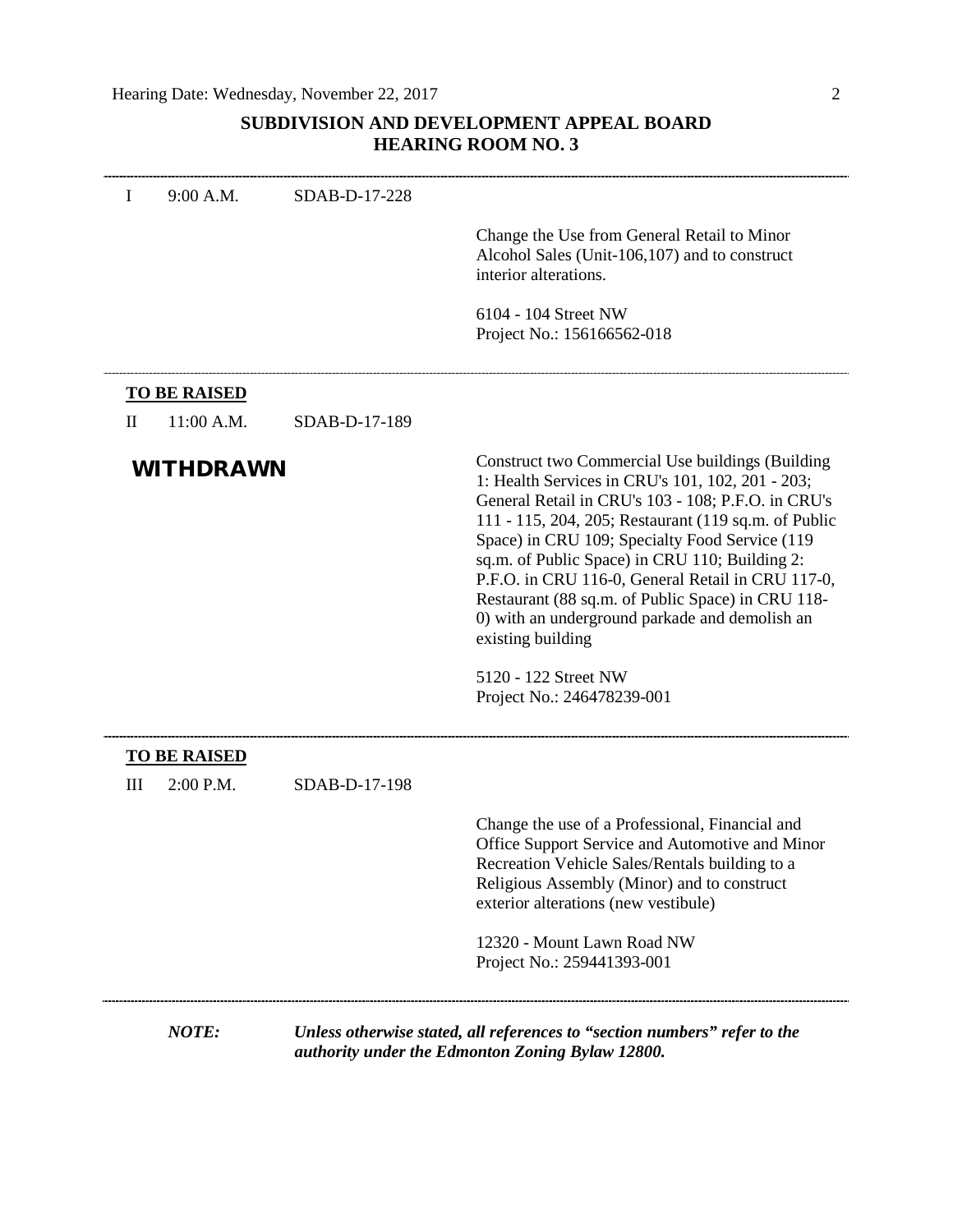| <b>ITEM I: 9:00 A.M.</b> |                                                        | <b>FILE: SDAB-D-17-228</b>                                                                                            |  |  |
|--------------------------|--------------------------------------------------------|-----------------------------------------------------------------------------------------------------------------------|--|--|
|                          | AN APPEAL FROM THE DECISION OF THE DEVELOPMENT OFFICER |                                                                                                                       |  |  |
|                          | <b>APPELLANT:</b>                                      |                                                                                                                       |  |  |
|                          | <b>APPLICATION NO.:</b>                                | 156166562-018                                                                                                         |  |  |
|                          | <b>APPLICATION TO:</b>                                 | Change the Use from General Retail to<br>Minor Alcohol Sales (Unit-106,107) and<br>to construct interior alterations. |  |  |
|                          | <b>DECISION OF THE</b><br>DEVELOPMENT AUTHORITY:       | Refused                                                                                                               |  |  |
|                          | <b>DECISION DATE:</b>                                  | October 19, 2017                                                                                                      |  |  |
|                          | <b>DATE OF APPEAL:</b>                                 | October 20, 2017                                                                                                      |  |  |
|                          | <b>MUNICIPAL DESCRIPTION</b><br>OF SUBJECT PROPERTY:   | 6104 - 104 Street NW                                                                                                  |  |  |
|                          | <b>LEGAL DESCRIPTION:</b>                              | Plan 4976KS Blk 40 Lots 3, OT                                                                                         |  |  |
|                          | ZONE:                                                  | (CO) Commercial Office Zone                                                                                           |  |  |
|                          | <b>OVERLAY:</b>                                        | N/A                                                                                                                   |  |  |
|                          | <b>STATUTORY PLAN:</b>                                 | N/A                                                                                                                   |  |  |
|                          |                                                        |                                                                                                                       |  |  |

#### *Grounds for Appeal*

The Appellant provided the following reasons for appealing the decision of the Development Authority:

> We are solicitors for Qualico Commercial and their architects, Hodgson Schilf Evans Architects, owners and applicants, respectively, in the above noted. Our client's application for a Development Permit has been refused. On behalf of our clients, we hereby appeal that refusal on the following grounds:

1. The proposed development is a Permitted Use in the (CO) Commercial Office Zone.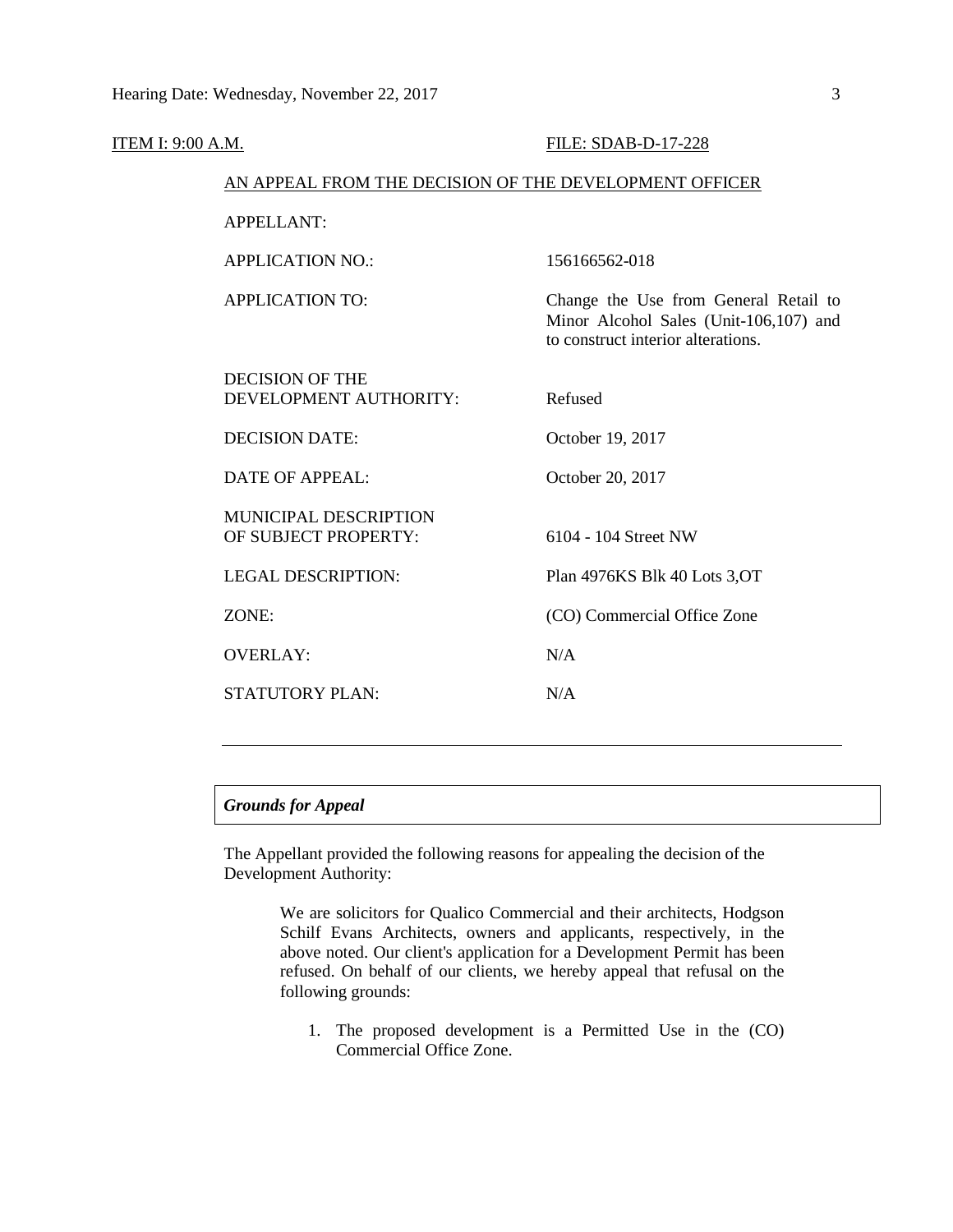- 2. There is no operating Major or Minor Alcohol Sales Use within 500 metres of the proposed development and there has not been for some time.
- 3. The site of the proposed development is on the immediate periphery of the section 85 Non-Exemption Area; the lands to the immediate east are outside the Non-Exemption Area.
- 4. The proposed development is separated from a defunct cold beer store by at least 4 lanes of arterial level traffic.
- 5. The proposed development is to be located on the ground floor of a brand new commercial office complex.
- 6. The proposed development cannot and will not unduly interfere with the amenities of the neighbourhood, or materially interfere with or affect the use, enjoyment or value of neighbouring parcels of land.
- 7. Such further and other reasons as may be presented at the hearing of this appeal.

#### *General Matters*

#### **Appeal Information:**

The *Municipal Government Act*, RSA 2000, c M-26 states the following:

#### **Grounds for Appeal**

**685(1)** If a development authority

- (a) fails or refuses to issue a development permit to a person,
- (b) issues a development permit subject to conditions, or
- (c) issues an order under section 645,

the person applying for the permit or affected by the order under section 645 may appeal to the subdivision and development appeal board.

#### **Appeals**

**686(1)** A development appeal to a subdivision and development appeal board is commenced by filing a notice of the appeal, containing reasons, with the board within 14 days,

(a) in the case of an appeal made by a person referred to in section 685(1), after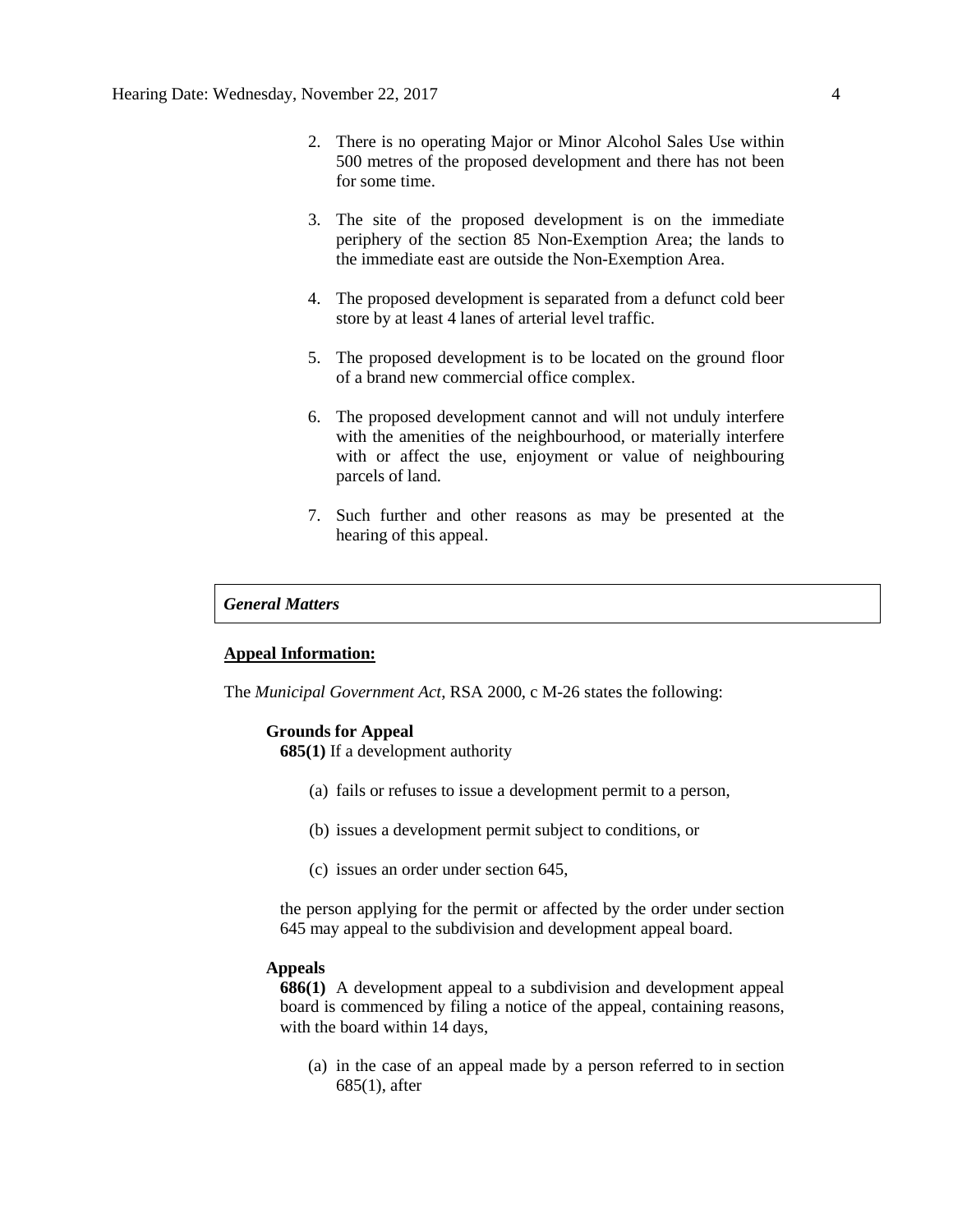(i) the date on which the person is notified of the order or decision or the issuance of the development permit, or

#### **Hearing and Decision**

…

**687(3)** In determining an appeal, the subdivision and development appeal board

- …
- (a.1) must comply with the land use policies and statutory plans and, subject to clause (d), the land use bylaw in effect;
	- …
	- (c) may confirm, revoke or vary the order, decision or development permit or any condition attached to any of them or make or substitute an order, decision or permit of its own;
	- (d) may make an order or decision or issue or confirm the issue of a development permit even though the proposed development does not comply with the land use bylaw if, in its opinion,
		- (i) the proposed development would not
			- (A) unduly interfere with the amenities of the neighbourhood, or
			- (B) materially interfere with or affect the use, enjoyment or value of neighbouring parcels of land,
		- and
		- (ii) the proposed development conforms with the use prescribed for that land or building in the land use bylaw.

#### **General Provisions from the** *Edmonton Zoning Bylaw:*

Under section 360.2(6), **Minor Alcohol Sales** is a **Discretionary Use** in the (CO) Commercial Office Zone.

Under section 7.4(34), **Minor Alcohol Sales** means:

development used for the retail sale of any and all types of alcoholic beverages to the public. This Use may include retail sales of related products such as soft drinks and snack foods. The maximum Floor Area for this Use shall be no more than 275  $m^2$  per individual business premises.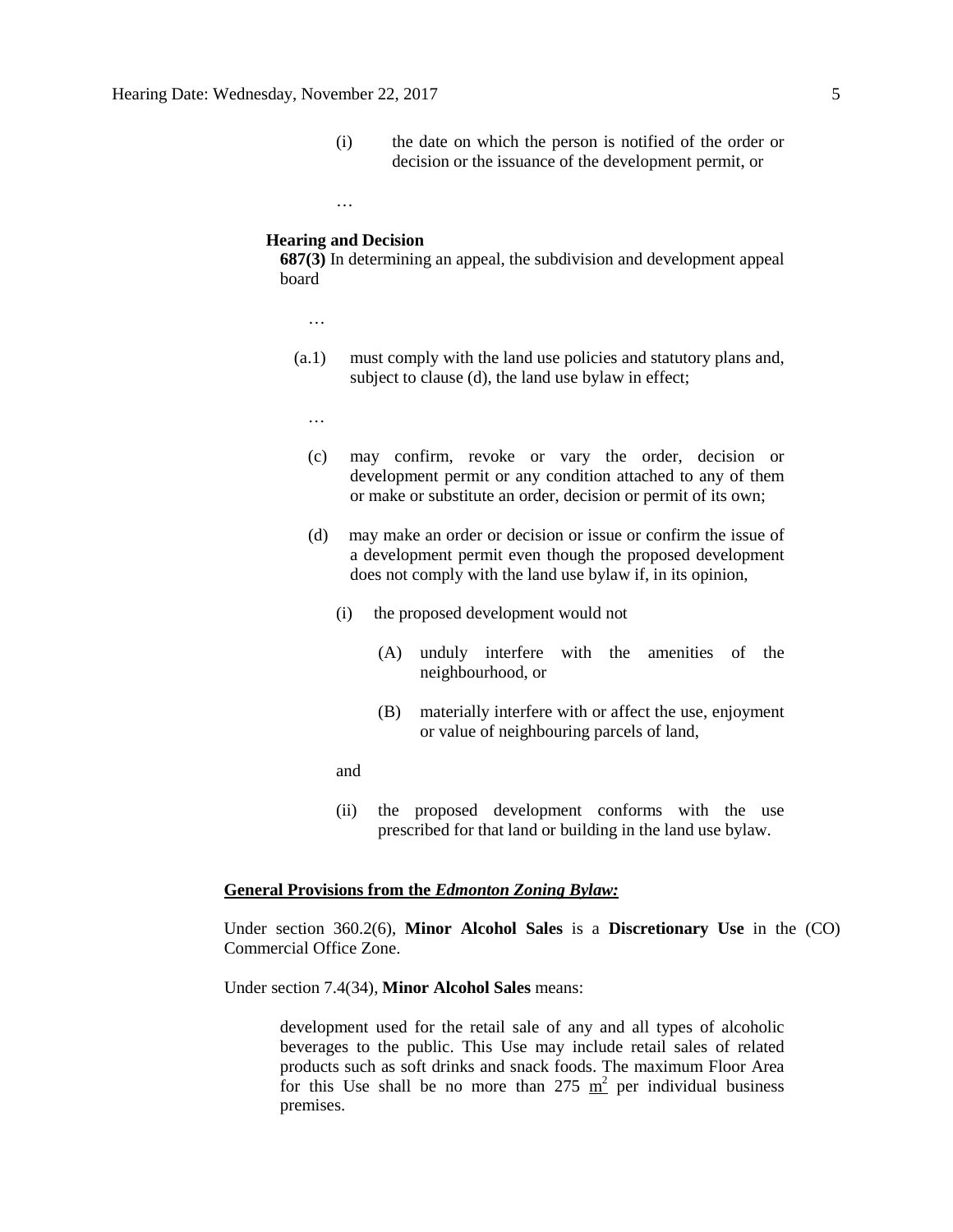#### Section 360.1 states that the **General Purpose** of the **(CO) Commercial Office Zone** is:

to provide for medium intensity office, commercial and residential development in the inner city, around Light Rail Transit station areas or other locations offering good accessibility by both private automobile and transit.

#### *Section 85 - Major Alcohol Sales and Minor Alcohol Sales*

- 1. Any Major Alcohol Sales or Minor Alcohol Sales shall not be located less than 500 metres from any other Major Alcohol Sales or Minor Alcohol Sales.
- 2. Notwithstanding subsection 85(1), a Major Alcohol Sales or Minor Alcohol Sales may be located less than [500 me](javascript:void(0);)tres from any other Major Alcohol Sales or Minor Alcohol Sales if all the following regulations are met:
	- a. the Major Alcohol Sales or Minor Alcohol Sales are located on separate Sites;
	- b. the Major Alcohol Sales or Minor Alcohol Sales are located outside the boundary shown in Appendix 1 to Section 85; and
	- c. at least one of the Major Alcohol Sales or Minor Alcohol Sales is located on a Site greater than 2.5 ha in size that is zoned CSCa, UVCa, GVC, TC-C, DC1, DC2, CSC, CB1, CB2, CHY, CO or CB3.
- 3. For the purposes of Section 85, the 500 metres separation distance shall be measured from the closest point of the Major Alcohol Sales or Minor Alcohol Sales Use to the closest point of any other approved Major Alcohol Sales or Minor Alcohol Sales Use.
- 4. Any Site containing a Major Alcohol Sales or Minor Alcohol Sales shall not be located less than 100 metres from any Site being used for community or recreation activities, public or private education, or public lands at the time of the application for the Development Permit for the Major Alcohol Sales or Minor Alcohol Sales. Sites that are greater than 2.0 hectares in size and zoned either CSC or DC2, are exempt from this restriction. For the purposes of this subsection only:
	- a. the [100 me](http://webdocs.edmonton.ca/InfraPlan/zoningbylaw/ZoningBylaw/Measurements/im100.htm)tres separation distance shall be measured from the closest point of the subject Site boundary to the closest point of another Site boundary, and shall not be measured from Zone boundaries or from the edges of structures;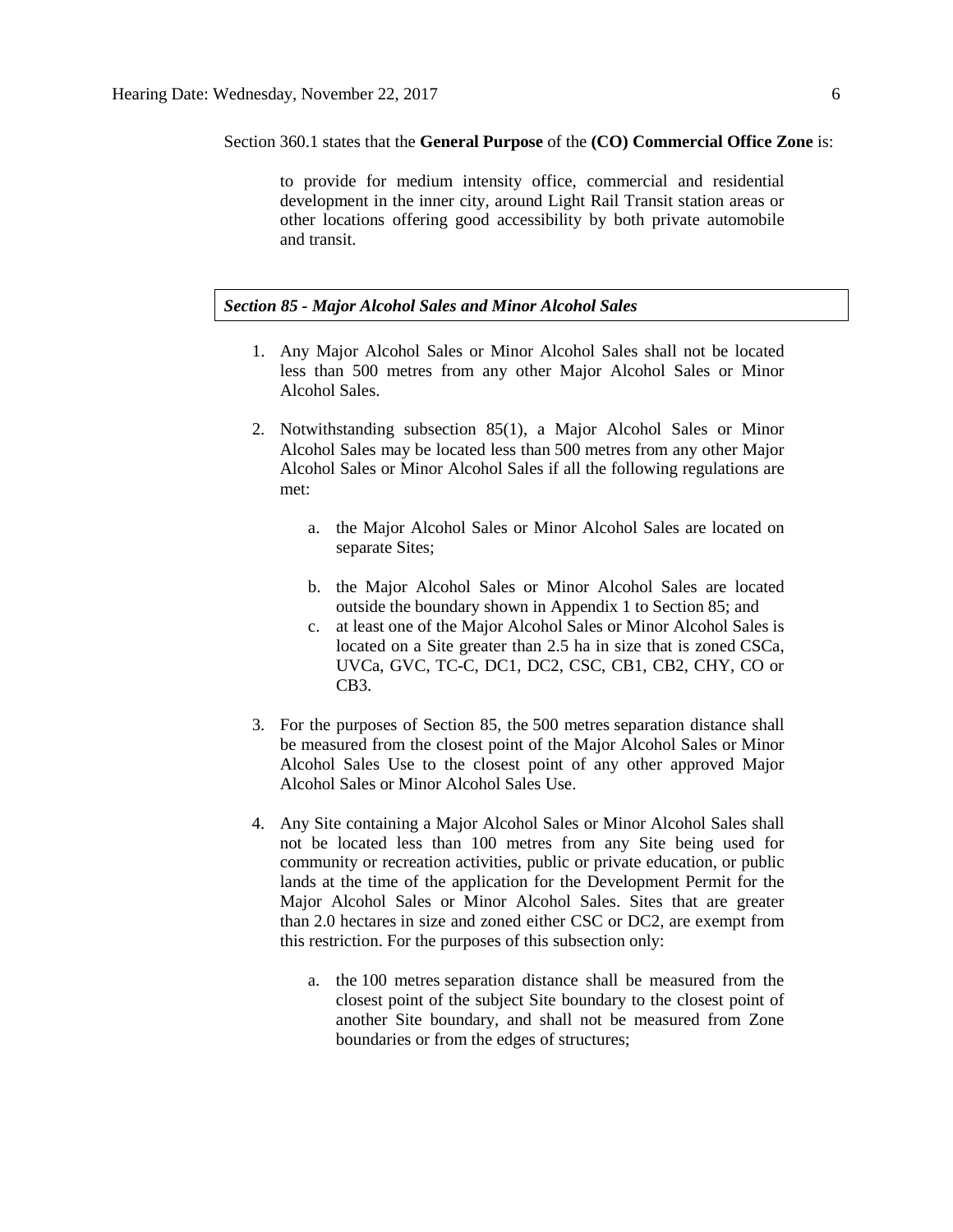- b. the term "community or recreation activities" is limited to Community Recreation Services, as defined in subsection 7.8(1) of this Bylaw, which includes community league buildings and facilities, and children's playgrounds and play areas. This term does not include arenas or other public assembly Uses, Child Care Services, Public Libraries and Cultural Exhibits, or Religious Assembly;
- c. the term "public or private education facilities" is limited to elementary through to high schools inclusive only, and does not include dance schools, driving schools or other Commercial Schools; and
- d. the term "public lands" is limited to Sites zoned AP, and active recreation areas in the North Saskatchewan River Valley and Ravine System, as shown in Appendix I of Section 811 of this Bylaw, that are zoned A; it does not include passive areas in the North Saskatchewan River Valley and Ravine System, as shown in Appendix I of [Section 811](http://webdocs.edmonton.ca/InfraPlan/zoningbylaw/ZoningBylaw/Part2/Overlays/811_North_Saskatchewan_River_Valley_and_Ravine_System_Protection_Overlay.htm) of this Bylaw and other areas zoned A.
- 5. Notwithstanding [Section 11](http://webdocs.edmonton.ca/InfraPlan/zoningbylaw/ZoningBylaw/Part1/Administrative/11__Authority_and_Responsibility_of_the_Development_Officer.htm) of this Bylaw, a Development Officer shall not grant a variance to subsection 85(4).
- 6. Notwithstanding [Section 11](http://webdocs.edmonton.ca/InfraPlan/zoningbylaw/ZoningBylaw/Part1/Administrative/11__Authority_and_Responsibility_of_the_Development_Officer.htm) of this Bylaw, a Development Officer shall only grant a variance to subsection 85(1) or subsection 85(2) as outlined in subsections 85(7), 85(8) and 85(9).
- 7. When the Development Officer receives an application for a Development Permit that is for the purpose of accommodating the temporary relocation of an approved Major Alcohol Sales or Minor Alcohol Sales within [500 m](javascript:void(0);) of its original location, a variance to subsection 85(1) or subsection 85(2) may be granted where:
	- a. the application for the Development Permit is for a Temporary Development, in order to limit the introduction of an additional Major Alcohol Sales or Minor Alcohol Sales within [500](javascript:void(0);)  [me](javascript:void(0);)tres of the original approved Development Permit;
	- b. the temporary location for any Major Alcohol Sales or Minor Alcohol Sales is not within [500 me](javascript:void(0);)tres of any legally conforming Major Alcohol Sales or Minor Alcohol Sales;
	- c. the application for a Development Permit will not result in a total Floor Area for a Major Alcohol Sales or Minor Alcohol Sales that is 10.0 percent greater than the Floor Area of the existing approved Major Alcohol Sales or Minor Alcohol Sales, to a maximum increase of [50 square](http://webdocs.edmonton.ca/InfraPlan/zoningbylaw/ZoningBylaw/Measurements/ia50.htm) metres; and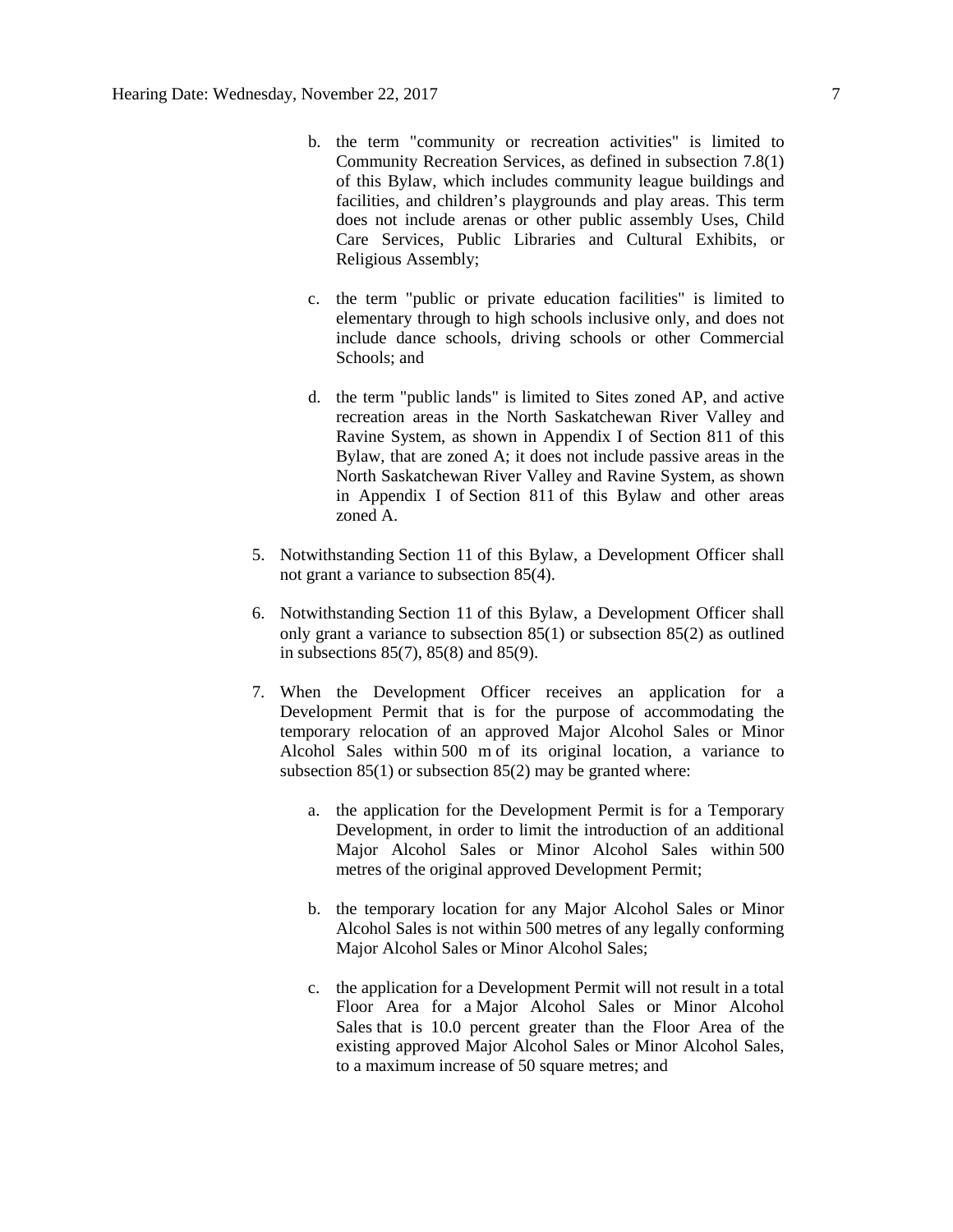- d. the application for a Development Permit will not result in a change of Use from Minor Alcohol Sales to Major Alcohol Sales.
- 8. When a Development Officer receives an application for a Development Permit that is for the purpose of accommodating the reversion of an existing approved Major Alcohol Sales or Minor Alcohol Sales back to its original location on a Site, a variance of subsection 85(1) or subsection 85(2) may only be granted where the application for the reversion is submitted to the Development Officer within 5 years of the date of vacating the original location and the application will not result in a total Floor Area that is greater than the original approved Major Alcohol Sales or Minor Alcohol Sales. and
- 9. The issuance of a Development Permit which contains a variance pursuant to subsection 85(7) shall be issued as a Temporary Development for a duration of up to 5 years or less, to be determined by the Development Officer.
- 10. The Development Officer may require lighting, signage or screening measures that ensure the proposed development is compatible with adjacent or nearby Residential Uses or Commercial Uses.
- 11. The Development Officer may require that a Traffic Impact Study be conducted for Major Alcohol Sales prior to the issuance of a Development Permit, if it appears that traffic volumes or vehicular turnover may create a significant negative impact on surrounding development. The Traffic Impact Study shall be prepared to the satisfaction of the Development Officer, in consultation with Transportation Services.
- 12. The Development Officer shall consider Crime Prevention Through Environmental Design criteria by ensuring:
	- a. the exterior of all stores have ample transparency from the street to allow natural surveillance;
	- b. exterior lighting should be in accordance with the minimum safety standards prescribed by the Illuminating Engineers Society of North America;
	- c. Landscaping be low-growing shrubs or deciduous trees with a high canopy at maturity and that all foliage be kept trimmed back to prevent loss of natural surveillance;
	- d. no customer parking is located behind a building and that all Parking Areas in front of the building be well-lit; and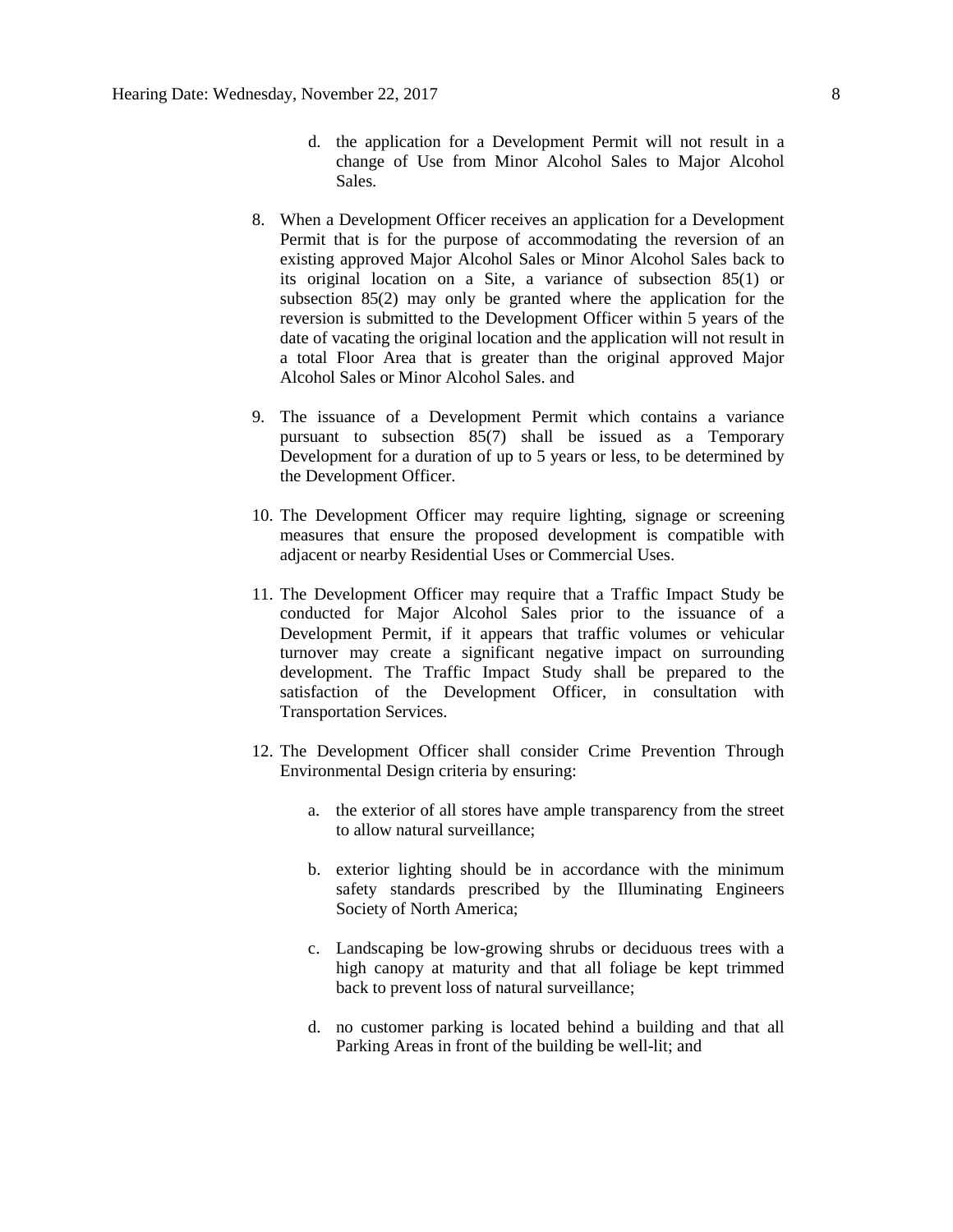e. customer access to the store is limited to a store front that is visible from the street, other than a Lane, shopping centre parking lot or a mall access that allows visibility from the interior.

#### **Development Officer's Determination**

**1) Section 85(1) - Any Major Alcohol Sales or Minor Alcohol Sales shall not be located less than 500 m from any other Major Alcohol Sales or Minor Alcohol Sales.**

**Proposed: 89.0m away from an existing Minor Alcohol Sales (6111- 104 Street NW) location. Deficient by: 411 m** [unedited]

#### Notice to Applicant/Appellant

Provincial legislation requires that the Subdivision and Development Appeal Board issue its official decision in writing within fifteen days of the conclusion of the hearing. Bylaw No. 11136 requires that a verbal announcement of the Board's decision shall be made at the conclusion of the hearing of an appeal, but the verbal decision is not final nor binding on the Board until the decision has been given in writing in accordance with the *Municipal Government Act.*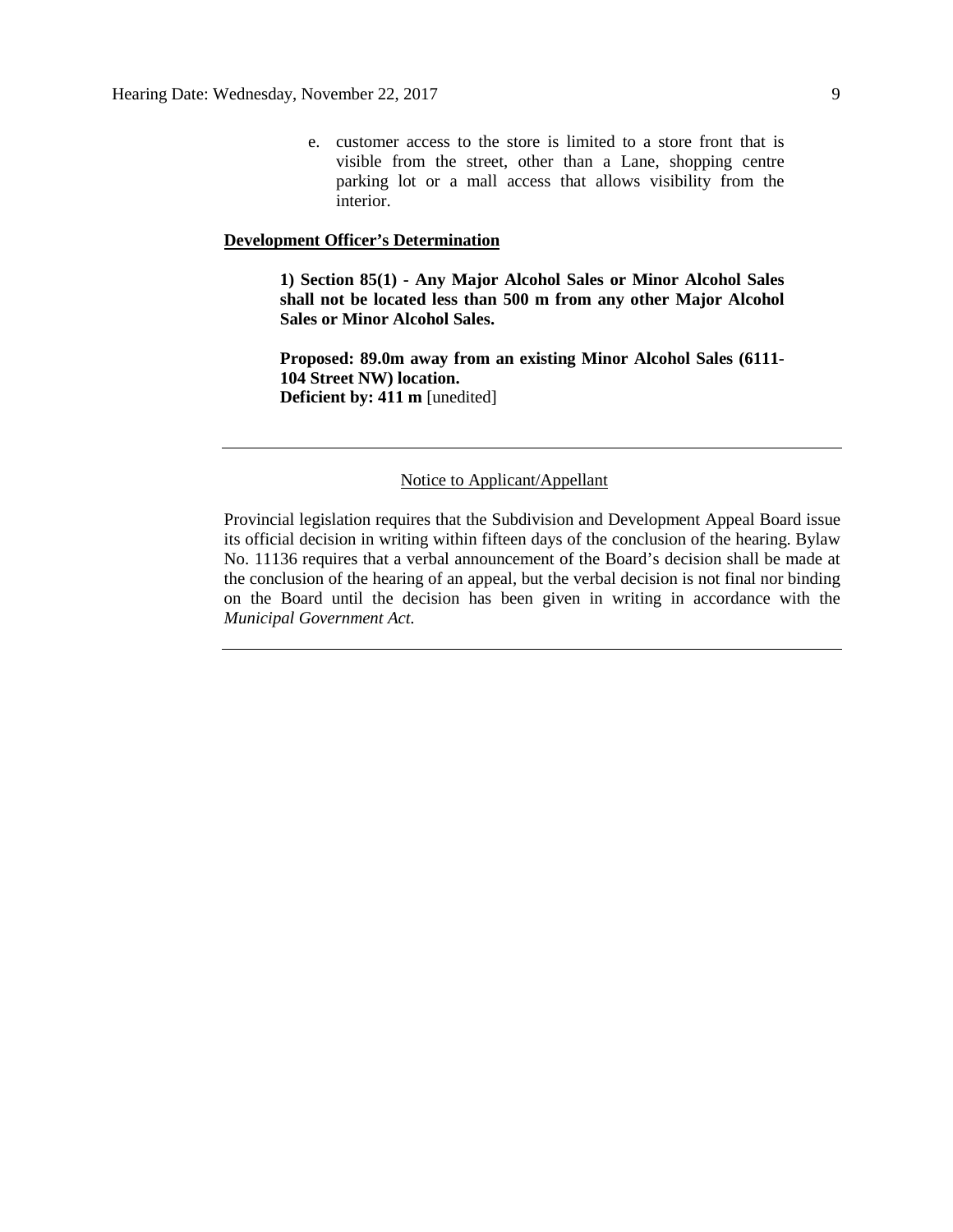| <b>dinonton</b>                                                                                                    |                                                                                                                                                                      |                                 |                                       | Project Number: 156166562-018<br><b>Application Date:</b><br>AUG 15, 2017                                                        |  |  |
|--------------------------------------------------------------------------------------------------------------------|----------------------------------------------------------------------------------------------------------------------------------------------------------------------|---------------------------------|---------------------------------------|----------------------------------------------------------------------------------------------------------------------------------|--|--|
|                                                                                                                    | Printed:<br>October 23, 2017 at 8:37 AM<br>1 of 1<br>Page:                                                                                                           |                                 |                                       |                                                                                                                                  |  |  |
|                                                                                                                    |                                                                                                                                                                      | <b>Application for</b>          |                                       |                                                                                                                                  |  |  |
|                                                                                                                    |                                                                                                                                                                      | <b>Major Development Permit</b> |                                       |                                                                                                                                  |  |  |
| This document is a Development Permit Decision for the development application described below.                    |                                                                                                                                                                      |                                 |                                       |                                                                                                                                  |  |  |
| Applicant                                                                                                          |                                                                                                                                                                      |                                 | 6104 - 104 STREET NW                  | Property Address(es) and Legal Description(s)                                                                                    |  |  |
|                                                                                                                    |                                                                                                                                                                      |                                 |                                       | Plan 4976KS Blk 40 Lots 3,OT                                                                                                     |  |  |
|                                                                                                                    |                                                                                                                                                                      |                                 | Specific Address(es)                  |                                                                                                                                  |  |  |
|                                                                                                                    |                                                                                                                                                                      | Suite:                          |                                       | 106, 6104 - 104 STREET NW                                                                                                        |  |  |
|                                                                                                                    |                                                                                                                                                                      |                                 |                                       |                                                                                                                                  |  |  |
|                                                                                                                    |                                                                                                                                                                      | Suite:                          |                                       | 107, 6104 - 104 STREET NW                                                                                                        |  |  |
|                                                                                                                    |                                                                                                                                                                      |                                 | Entryway: 6104 - 104 STREET NW        |                                                                                                                                  |  |  |
|                                                                                                                    |                                                                                                                                                                      | Building:                       | 6104 - 104 STREET NW                  |                                                                                                                                  |  |  |
| Scope of Application                                                                                               |                                                                                                                                                                      |                                 |                                       |                                                                                                                                  |  |  |
| To change the use from General Retail to Minor Alcohol Sales (Unit-106,107) and to construct interior alterations. |                                                                                                                                                                      |                                 |                                       |                                                                                                                                  |  |  |
| <b>Permit Details</b>                                                                                              |                                                                                                                                                                      |                                 |                                       |                                                                                                                                  |  |  |
|                                                                                                                    |                                                                                                                                                                      |                                 |                                       |                                                                                                                                  |  |  |
| Class of Permit:                                                                                                   |                                                                                                                                                                      |                                 | Contact Person:                       |                                                                                                                                  |  |  |
| Gross Floor Area (sq.m.): 274.4                                                                                    |                                                                                                                                                                      |                                 | Lot Grading Needed?: N                |                                                                                                                                  |  |  |
| New Sewer Service Required: N                                                                                      |                                                                                                                                                                      |                                 | NumberOfMainFloorDwellings:           |                                                                                                                                  |  |  |
| Site Area (sq. m.):                                                                                                |                                                                                                                                                                      |                                 | Stat. Plan Overlay/Annex Area: (none) |                                                                                                                                  |  |  |
| I/We certify that the above noted details are correct.                                                             |                                                                                                                                                                      |                                 |                                       |                                                                                                                                  |  |  |
| Applicant signature:                                                                                               |                                                                                                                                                                      |                                 |                                       |                                                                                                                                  |  |  |
| <b>Development Application Decision</b><br>Refused                                                                 |                                                                                                                                                                      |                                 |                                       |                                                                                                                                  |  |  |
| <b>Reason for Refusal</b>                                                                                          | 1) Section 85(1) - Any Major Alcohol Sales or Minor Alcohol Sales shall not be located less than 500 m from any other Major<br>Alcohol Sales or Minor Alcohol Sales. |                                 |                                       |                                                                                                                                  |  |  |
| Proposed: 89.0m away from an existing Minor Alcohol Sales (6111-104 Street NW) location.                           |                                                                                                                                                                      |                                 |                                       |                                                                                                                                  |  |  |
| Deficient by: 411 m                                                                                                |                                                                                                                                                                      |                                 |                                       |                                                                                                                                  |  |  |
|                                                                                                                    |                                                                                                                                                                      |                                 |                                       |                                                                                                                                  |  |  |
| <b>Rights of Appeal</b><br>Chapter 24, Section 683 through 689 of the Municipal Government Amendment Act.          |                                                                                                                                                                      |                                 |                                       | The Applicant has the right of appeal within 14 days of receiving notice of the Development Application Decision, as outlined in |  |  |
| <b>Issue Date:</b> Oct $19, 2017$                                                                                  | Development Authority: SHAH, NIKHIL                                                                                                                                  |                                 |                                       | Signature:                                                                                                                       |  |  |
| Fees                                                                                                               |                                                                                                                                                                      |                                 |                                       |                                                                                                                                  |  |  |
|                                                                                                                    | Fee Amount                                                                                                                                                           | <b>Amount Paid</b>              | Receipt#                              | Date Paid                                                                                                                        |  |  |
| Major Dev. Application Fee                                                                                         | \$271.00                                                                                                                                                             | \$271.00                        | 04374084                              | Aug 15, 2017                                                                                                                     |  |  |
| Total GST Amount:                                                                                                  | \$0.00                                                                                                                                                               |                                 |                                       |                                                                                                                                  |  |  |
| Totals for Permit:                                                                                                 | \$271.00                                                                                                                                                             | \$271.00                        |                                       |                                                                                                                                  |  |  |
|                                                                                                                    |                                                                                                                                                                      |                                 |                                       |                                                                                                                                  |  |  |
|                                                                                                                    |                                                                                                                                                                      | THIS IS NOT A PERMIT            |                                       |                                                                                                                                  |  |  |
|                                                                                                                    |                                                                                                                                                                      |                                 |                                       |                                                                                                                                  |  |  |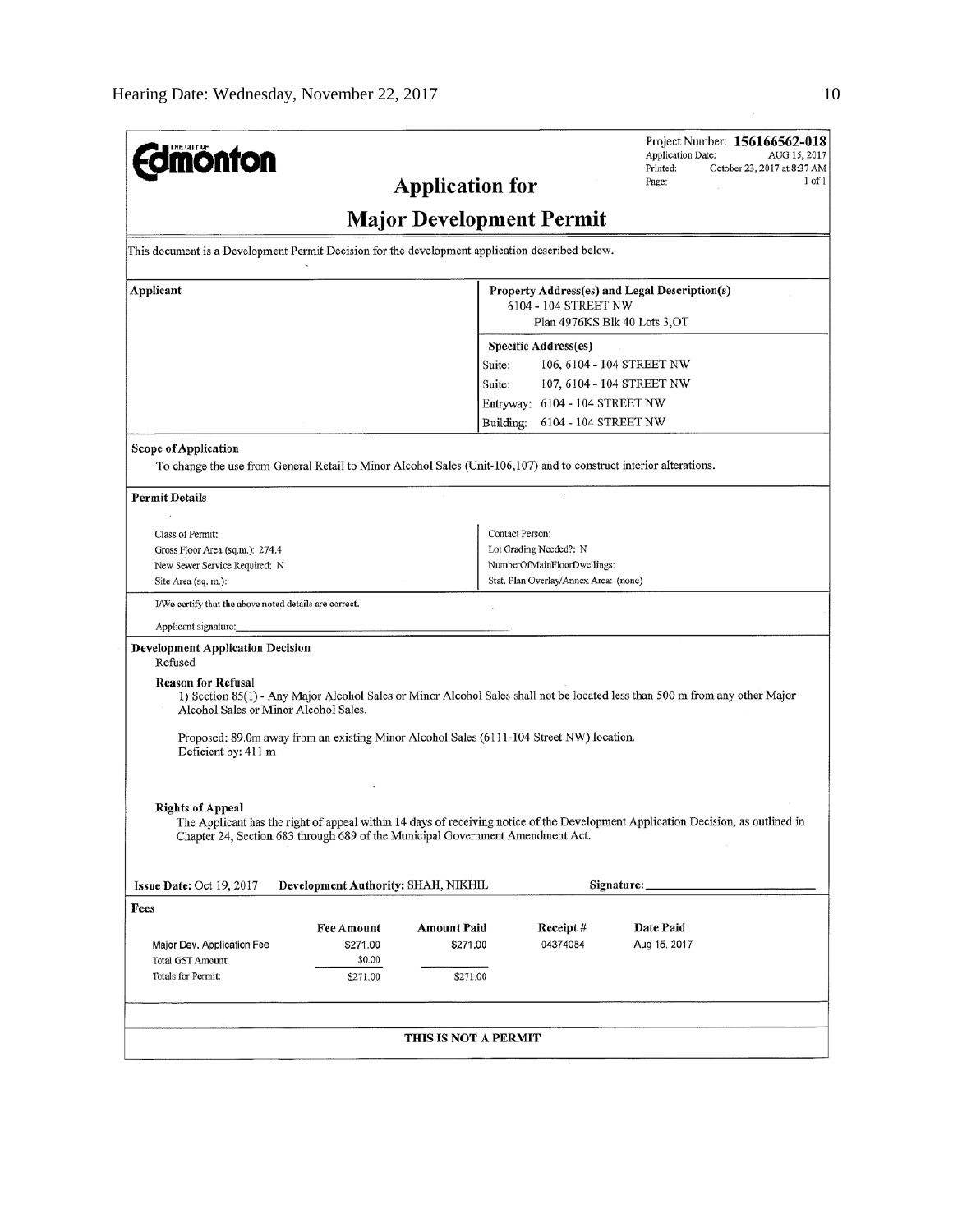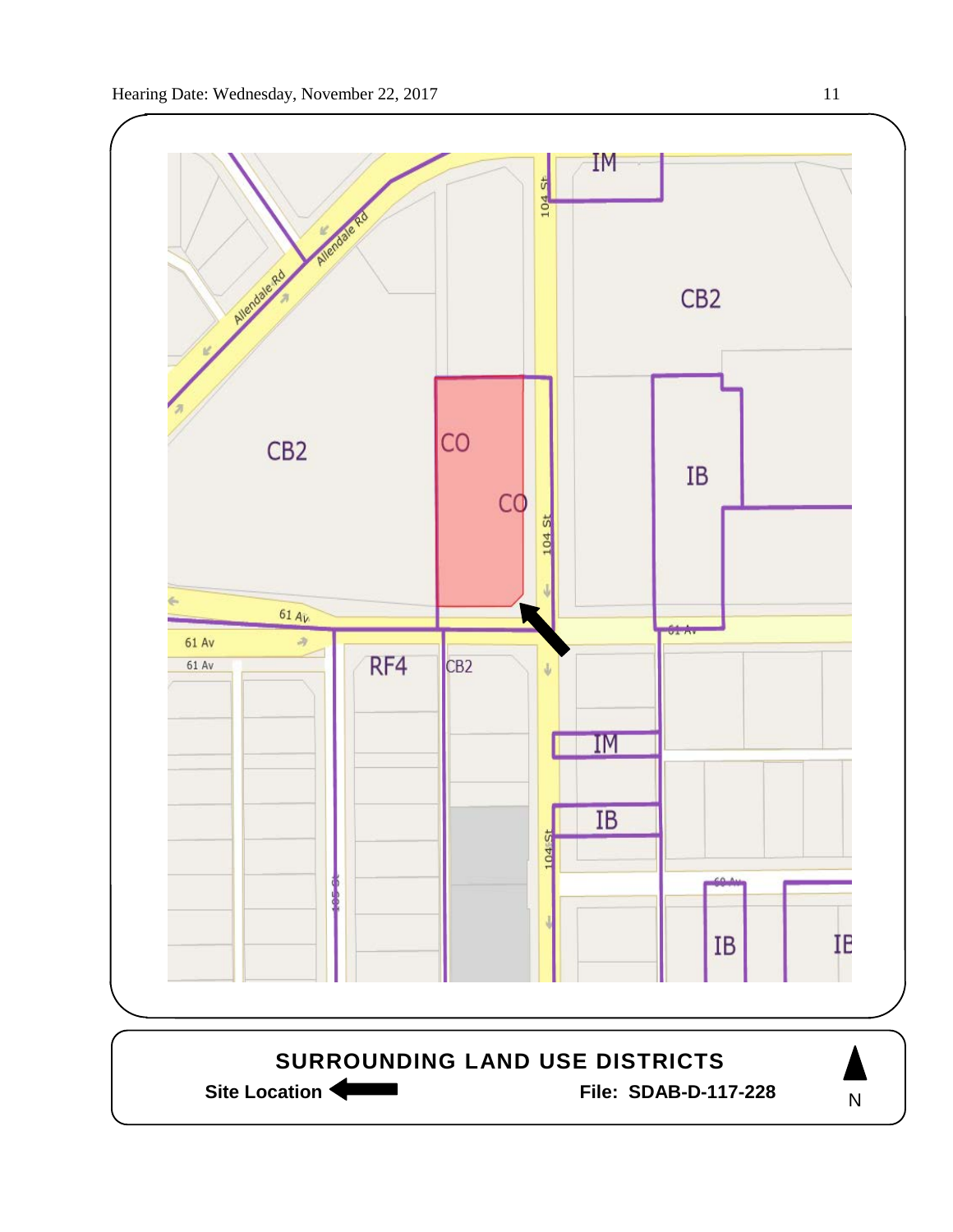# **TO BE RAISED**

#### **ITEM II: 11:00 A.M. FILE: SDAB-D-17-189**

#### AN APPEAL FROM THE DECISION OF THE DEVELOPMENT OFFICER BY AN ADJACENT PROPERTY OWNER

APPELLANT:

APPLICATION NO.: 246478239-001



DEVELOPMENT AUTHORITY: Approved with conditions

DATE OF APPEAL: September 26, 2017

MUNICIPAL DESCRIPTION OF SUBJECT PROPERTY: 5120 - 122 Street NW

OVERLAY: N/A

STATUTORY PLAN: N/A

APPLICATION TO: Construct two Commercial Use buildings (Building 1: Health Services in CRU's 101, 102, 201 - 203; General Retail in CRU's 103 - 108; F.O. in CRU's 111 -115, 204, 20<sup>5</sup>; Research (119 square metres contract is Space) in CRU 109; Specialty Food Service (119 square metres  $\rho$  Public Space) in CRU 110; Building 2: P.F.O. in CRU 116-0, General Retail in CRU 117-0, Restaurant (88 square metres of Public Space) in CRU 118-0) with an underground parkade and demolish an existing building

DECISION DATE: September 12, 2017

NOTIFICATION PERIOD: September 19, 2017 through October 3, 2017

RESPONDENT: Lenaco Homes Master Builder Inc.

LEGAL DESCRIPTION: Plan 1800NY Blk 30 Lots 48, OT

ZONE: (CNC) Neighbourhood Convenience Commercial Zone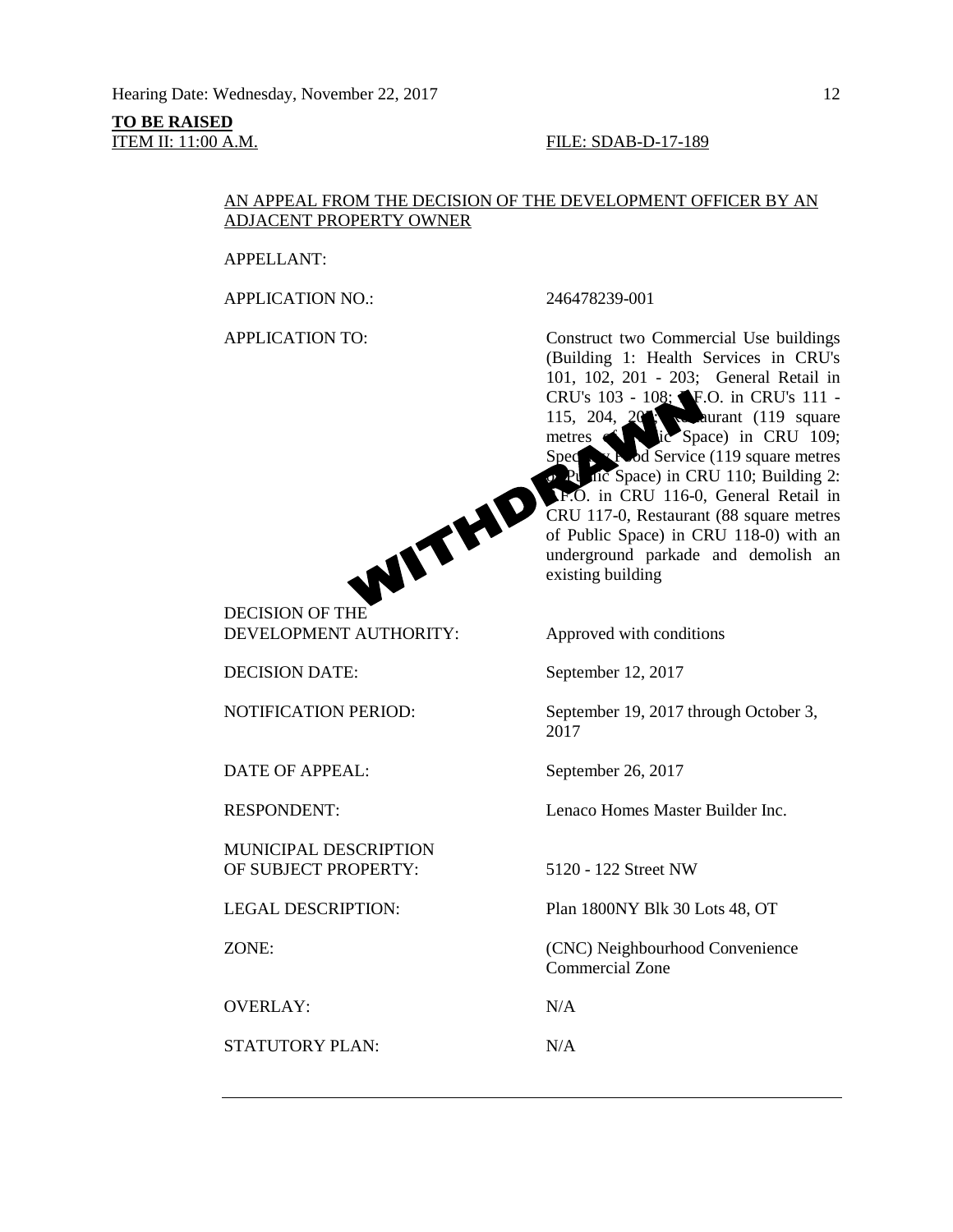## **TO BE RAISED**

#### **ITEM III: 2:00 P.M. FILE: SDAB-D-17-198**

#### AN APPEAL FROM THE DECISION OF THE DEVELOPMENT OFFICER BY AN ADJACENT PROPERTY OWNER

#### APPELLANT:

APPLICATION NO.: 259441393-001

APPLICATION TO: Change the use of a Professional, Financial and Office Support Service and Automotive and Minor Recreation Vehicle Sales/Rentals building to a Religious Assembly (Minor) and to construct exterior alterations (new vestibule)

#### DECISION OF THE DEVELOPMENT AUTHORITY: Approved with conditions

DECISION DATE: September 11, 2017

DATE OF APPEAL: October 3, 2017

RESPONDENT:

MUNICIPAL DESCRIPTION

OVERLAY: N/A

NOTIFICATION PERIOD: September 19, 2017 through October 3, 2017

OF SUBJECT PROPERTY: 12320 - Mount Lawn Road NW

LEGAL DESCRIPTION: Plan 0222822 Blk J Lot 3

ZONE: (IB) Industrial Business Zone

STATUTORY PLAN: Yellowhead Corridor Area Structure Plan

#### *Grounds for Appeal*

The Appellant provided the following reasons for appealing the decision of the Development Authority: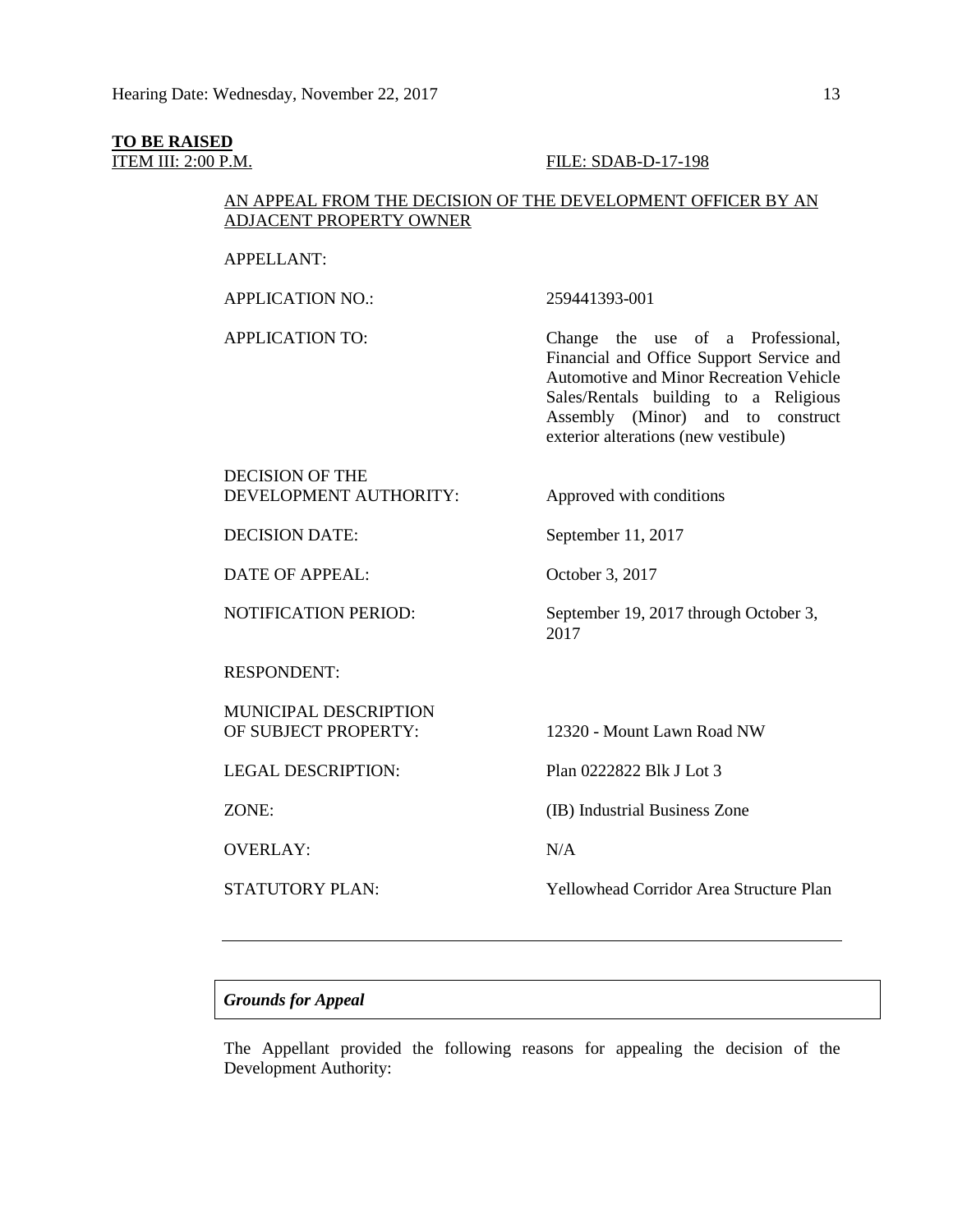The proposed Discretionary Development for a Religious Assembly is adjacent to  $\left( \leq 50 \right)$  ft) to the North of our IH zoned property at 12325 Mount Lawn Road:

#### **430 (IH) Heavy Industrial Zone**

#### **430.1 General Purpose**

The purpose of this Zone is to provide for industrial Uses that, due to their appearance, noise, odour, risk of toxic emissions, or fire and explosion hazards are incompatible with residential, commercial, and other land Uses. This Zone should normally be located on the interior of industrial or agricultural areas, such that it does not interfere with the safety, Use, amenity or enjoyment of any surrounding Zones.

The location of the proposed Religious Assembly Discretionary Use in such close proximity will not only materially interfere with the Use of our IH property, grossly impair its Value and create enormous liabilities, but it will create an unacceptable health, safety and environmental risk to the men, women and children attending a Religious Assembly.

We are both shocked by what this Discretionary Development could mean to the Value and Use of ours and the neighboring Properties, as we are by the Development Authority's Discretionary decision to permit a Religious Assembly to be sited adjacent to Heavy and Medium Industrial zoned Parcels.

We have had significant historical issues with private vehicles overflowing from the parking lots of the subject Property and unlawfully parking on 124 Avenue, which has "No Exit". The unlawfully parked overflow vehicles would impede and sometimes prevent access for the 24/7 flow of heavy and commercial trucks entering and exiting the neighboring properties and ours. After months of our tenants having to call City Bylaw to ticket the overflow vehicles, the City erected permanent "No Parking" signs in November of 2013 to restore the unimpeded use of the "No Exit" Public Roadways servicing the properties in our "cul-de-sac".

There has never been street parking permitted on 124 Avenue or on the small section of Mount Lawn Road it is connected to (both roadways are single lane in both directions, except for the mouth of the intersection to Wayne Gretzky Drive where 124 Ave was expanded to accommodate a left turn lane). For clarity, the numerous permanent "No Parking" signs the City put up, and remain, were in response to the repeated overflow parking from the subject Property, which eventually subsided along with a Change in Use, sometime thereafter.

There is no overflow parking in proximity to the subject property, and any unlawful overflow parking on 124 Ave is an impediment to vehicular access, traffic and potential pedestrian safety.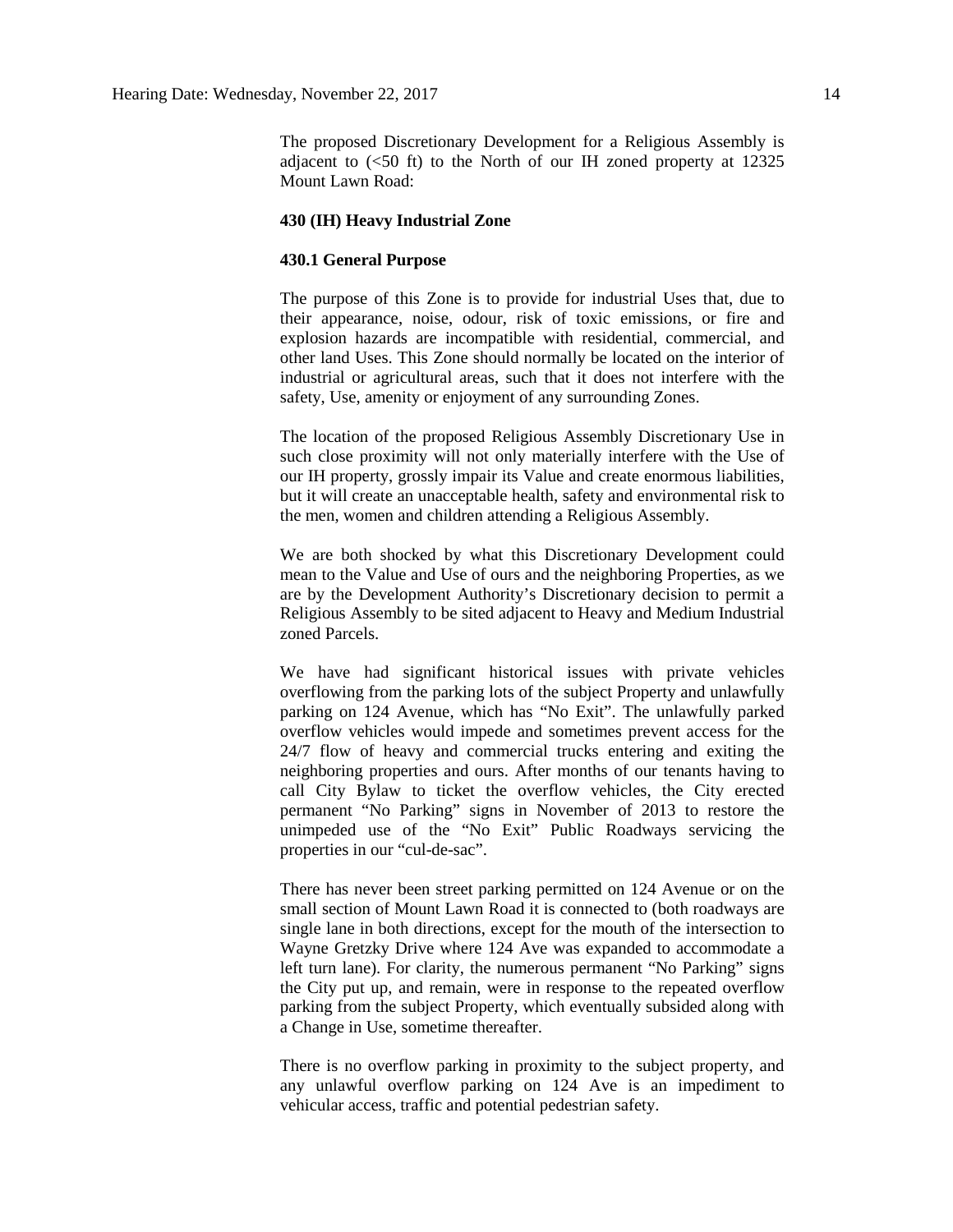We were advised by the Development Authority that in order to obtain additional information about the Discretionary Development Permit (in addition to what is provided on SLIM Maps and the parts of the subject Application that we were permitted to photograph at the offices of the DA), that we would have to file an appeal to do so. We have not been provided a copy, or an opportunity to photograph, the Development Authority's approved Permit that is now subject to this Appeal.

As a result, we must file this appeal without more specific and/or complete reasons.

In addition to the issues above, without limitation, the proposed Discretionary Development does not comply with:

(a) Zoning Bylaw No. 12800;

(b) Land Use Bylaw 5996;

(c) Subdivision and Development Regulation (AR 43/2002); and

(d) The Yellowhead Corridor Area Structure Plan, Bylaw 7044, as amended, including but not limited to 2.1.3, 3.2.2(iv), 3.2.3(i) & (ii), 3.2.5(ii), and 5.3.7. It is also clear from 7.1.1 that pedestrian and traffic generating uses such as Religious Assembly should be expressly discouraged.

The proposed Discretionary Development does not comply with the Land Use Bylaw, pursuant to Section 687(3)(d) of the Municipal Government Act. The proposed Discretionary Development must not "materially interfere with or affect the use, enjoyment or value of neighboring parcels of land". In this case the proposed development does in fact materially interfere with the use and value of neighboring parcels.

For the above reasons, without limitation, we ask the SDAB to allow this appeal and rescind the approval for the proposed Discretionary Development.

#### *General Matters*

The *Municipal Government Act*, RSA 2000, c M-26 states the following:

#### **Grounds for Appeal**

**685(1)** If a development authority

- (a) fails or refuses to issue a development permit to a person,
- (b) issues a development permit subject to conditions, or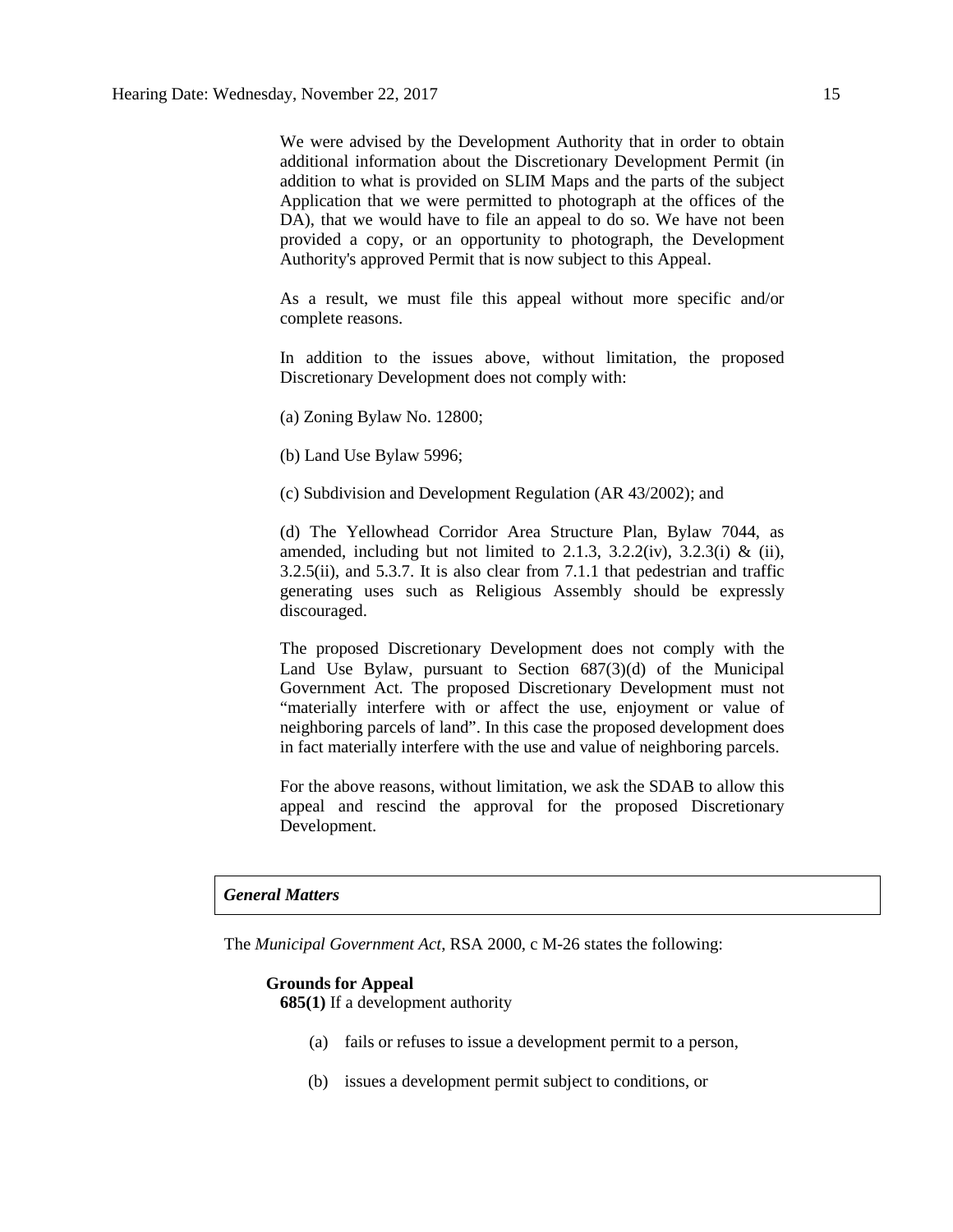(c) issues an order under section 645,

the person applying for the permit or affected by the order under section 645 may appeal to the subdivision and development appeal board.

**(2)** In addition to an applicant under subsection (1), any person affected by an order, decision or development permit made or issued by a development authority may appeal to the subdivision and development appeal board.

#### **Appeals**

**686(1)** A development appeal to a subdivision and development appeal board is commenced by filing a notice of the appeal, containing reasons, with the board within 14 days,

- (a) in the case of an appeal made by a person referred to in section 685(1), after
	- (i) the date on which the person is notified of the order or decision or the issuance of the development permit, or

…

(b) in the case of an appeal made by a person referred to in section 685(2), after the date on which the notice of the issuance of the permit was given in accordance with the land use bylaw.

#### **Hearing and Decision**

**687(3)** In determining an appeal, the subdivision and development appeal board

…

- (a.1) must comply with the land use policies and statutory plans and, subject to clause (d), the land use bylaw in effect;
	- …
	- (c) may confirm, revoke or vary the order, decision or development permit or any condition attached to any of them or make or substitute an order, decision or permit of its own;
	- (d) may make an order or decision or issue or confirm the issue of a development permit even though the proposed development does not comply with the land use bylaw if, in its opinion,
		- (i) the proposed development would not
			- (A) unduly interfere with the amenities of the neighbourhood, or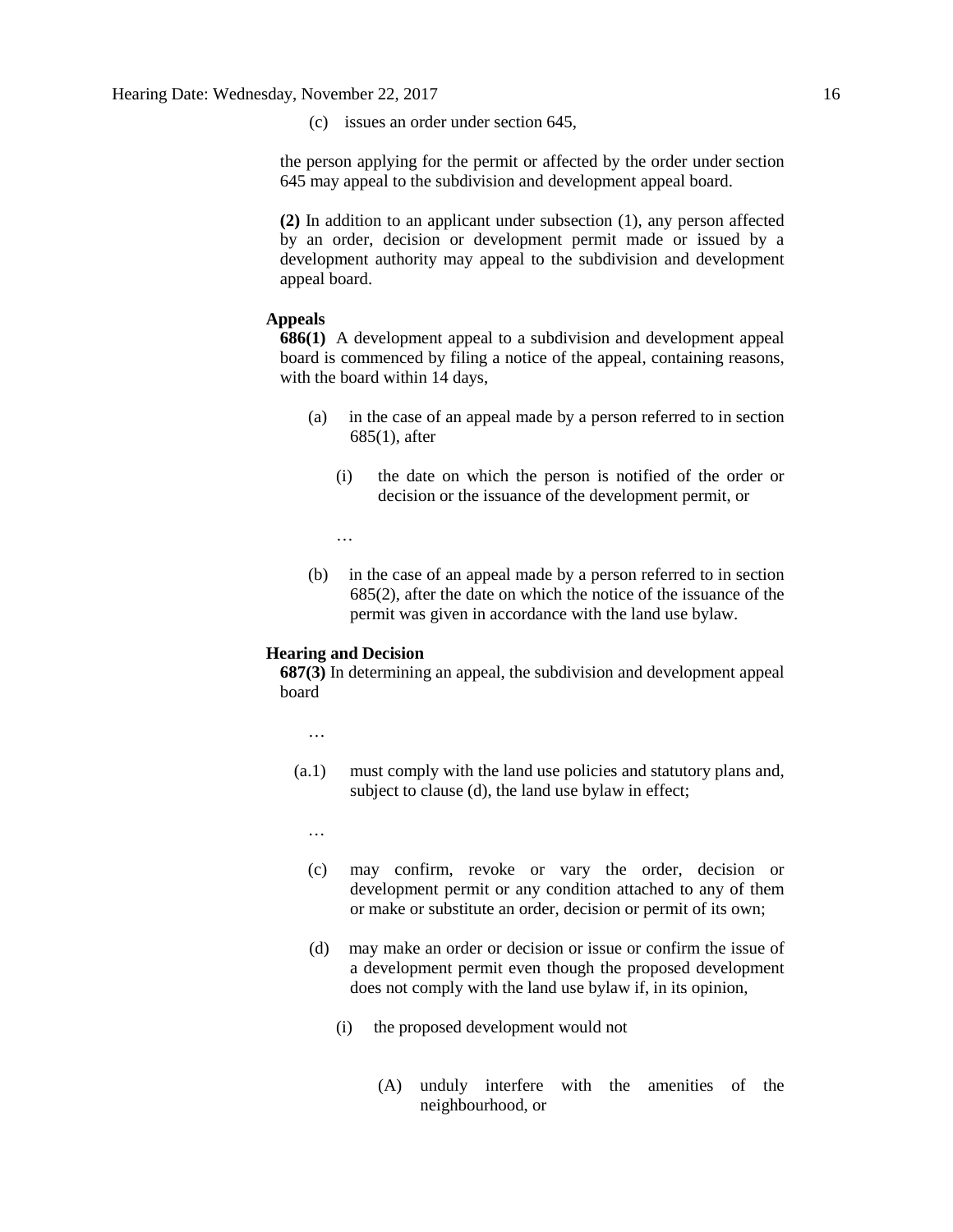(B) materially interfere with or affect the use, enjoyment or value of neighbouring parcels of land,

and

(ii) the proposed development conforms with the use prescribed for that land or building in the land use bylaw.

#### **General Provisions from the** *Edmonton Zoning Bylaw:*

Under section 400.3(28), a **Religious Assembly,** excluding rectories, manses, dormitories, convents, monasteries and other residential buildings**,** is a **Discretionary Use** in the (IB) Industrial Business Zone.

Under section 7.8(14), **Religious Assembly** means:

development used for worship and related religious, philanthropic or social activities and includes Accessory rectories, manses, meeting rooms, food preparation and service facilities, classrooms, dormitories and other buildings. Typical Uses include churches, chapels, mosques, temples, synagogues, parish halls, convents and monasteries. This Use does not include Private Education Services, Public Education Services, and Commercial Schools, even as Accessory Uses.

Section 400.1 states that the **General Purpose** of the **IB Industrial Business Zone** is to:

provide for industrial businesses that carry out their operations such that no nuisance is created or apparent outside an enclosed building and such that the Zone is compatible with any adjacent non-industrial Zone, and to accommodate limited, compatible non-industrial businesses. This Zone should normally be located on the periphery of industrial areas and adjacent to arterial or major collector roadways.

#### **Development Officer's Determination:**

**Discretionary Use - The Religious Assembly is approved as a Discretionary Use (Section 400.3).**

*Section 71 - Religious Assembly special provisions*

A Religious Assembly shall comply with the following special provisions:

1. the minimum Frontage shall be [30.0](javascript:void(0);) metres and the minimum Site area shall be 930 [square](javascript:void(0);) metres;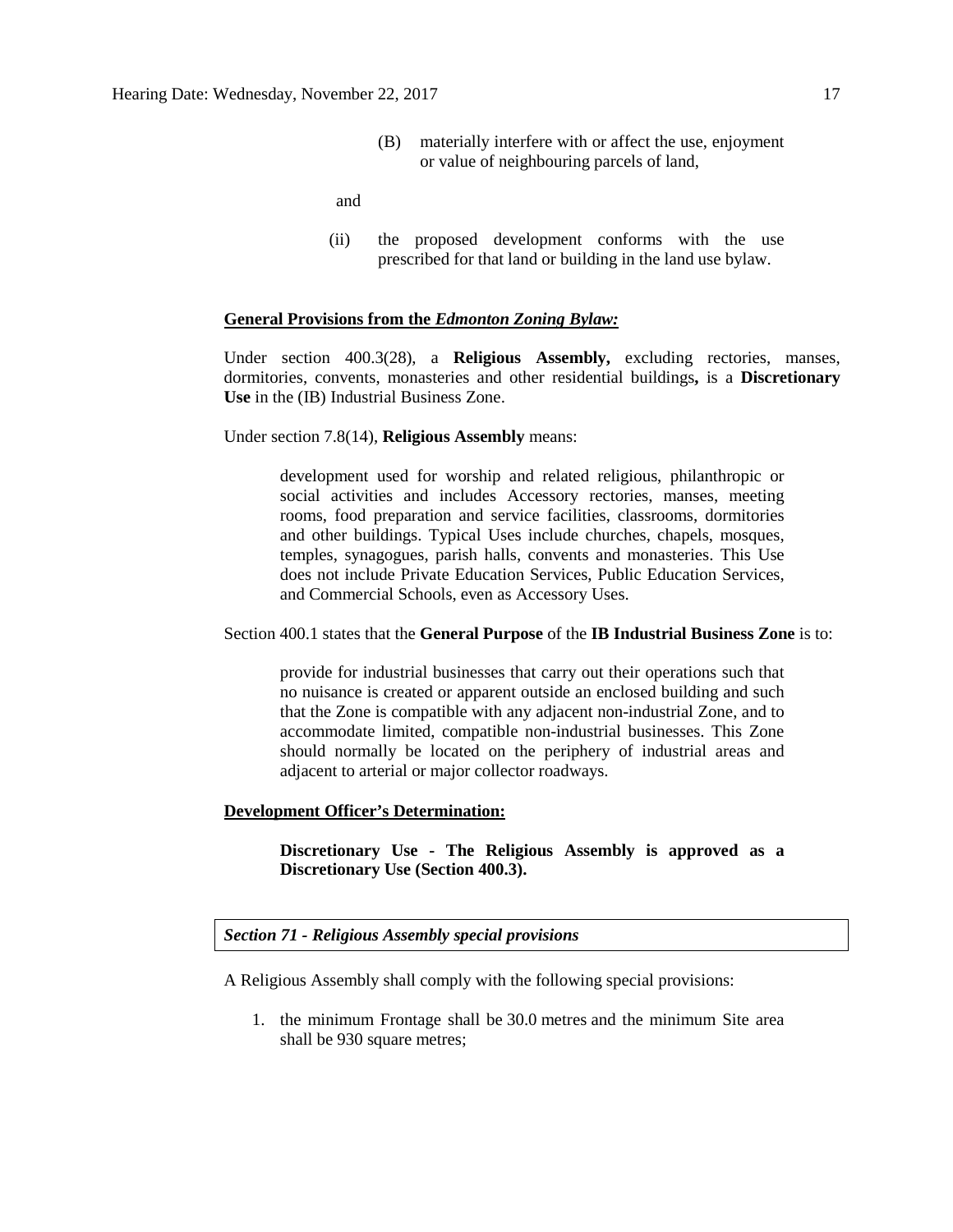- 2. where a manse, rectory, parsonage or other building for a minister's residence is to be erected on the same Site as the Religious Assembly, the minimum Site area shall be 1 300 [square](javascript:void(0);) metres;
- 3. where the a [Religious Assembly](javascript:void(0);) is to be developed on a Site that is within 60.0 metres of a Site zoned to allow a Single Detached Dwelling as a Permitted Use, the following regulations shall apply:
	- a. the maximum Site area shall be 4 000 [square](javascript:void(0);) metres;
	- b. the maximum total Site Coverage shall not exceed 40 percent;
	- c. a minimum building Setback of [4.5](javascript:void(0);) metres shall be required along a Side Yard flanking an abutting Site Zoned Residential;
	- d. a minimum building Setback of [7.5](javascript:void(0);) metres along a Rear Yard shall be required where the Rear or Side Lot Line of the Site abuts the lot line of a Site in a Residential Zone or is not separated from it by a public roadway more than [10.0](javascript:void(0);) metres wide;
	- e. a minimum building Setback of [6.0](javascript:void(0);) metres shall be required along a Front Yard separated by a public roadway not wider than [20.0](javascript:void(0);) metres from any Site zoned residential. Where the roadway is wider than [20.0](javascript:void(0);) metres, the Front Setback applicable in the relevant Zone shall apply;
	- f. vehicular access to on-site parking and loading spaces shall be provided from an abutting arterial or collector roadway, except that the Development Officer may allow access from a public roadway including a Lane in accordance with the following guidelines:
		- i. access may be allowed from a local roadway that does not abut another Site zoned to allow a Single Detached Dwelling as a Permitted Use, provided such access shall not interfere with access to other Sites abutting the roadway and shall not direct excess traffic onto a local roadway;
		- ii. access may be allowed from a Lane that does not abut another Site zoned to allow a Single Detached Dwelling as a Permitted Use, provided such access shall not interfere with access to other abutting Sites and shall not direct excess traffic onto a local residential roadway; and
	- iii. access to a maximum of five parking spaces may be allowed from a Lane that abuts a Site zoned to allow a Single Detached Dwelling as a Permitted Use.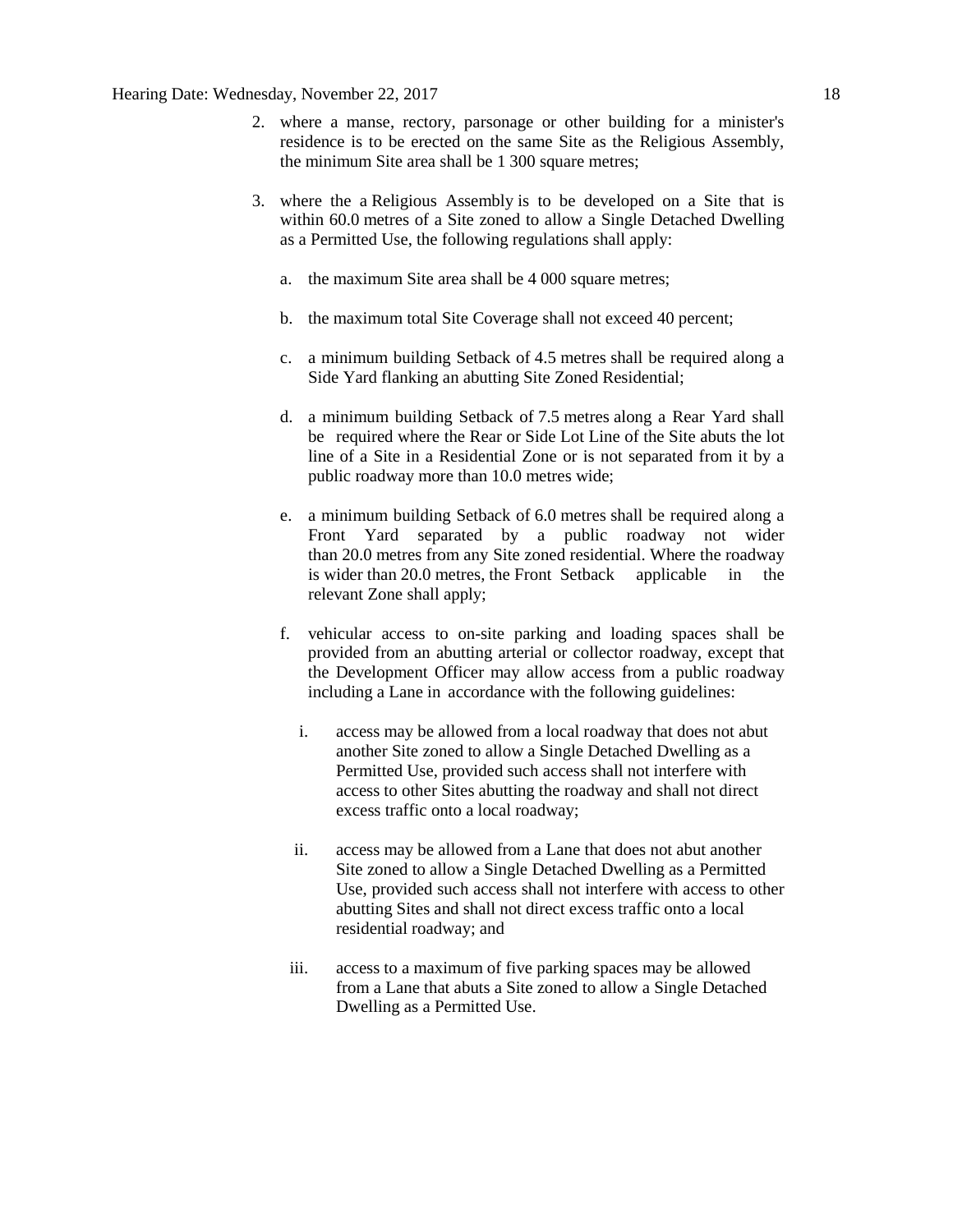#### Hearing Date: Wednesday, November 22, 2017 19

4. Where a [Religious Assembly](javascript:void(0);) is a Discretionary Use, the Development Officer may impose conditions intended to reduce the perceived mass of the structure through techniques including, but not limited to, increased Setbacks, articulation of elevations and rooflines, and the colour of finishing materials.

#### *Parking*

#### **Section 54.2, Schedule 1(A)(44), states:**

| Location                                                                                                     | Minor                                                                                |  |  |
|--------------------------------------------------------------------------------------------------------------|--------------------------------------------------------------------------------------|--|--|
| Central Core Neighbourhoods, excluding<br>the Downtown Special Area                                          | 1720 $m^2$ of Floor Area or less:<br>No minimum parking<br>requirement               |  |  |
| Mature Neighbourhoods, excluding the<br><b>Central Core Neighbourhoods</b>                                   | 1400 $m2$ of Floor Area or less:<br>1 parking space per $45.0 \text{ m}^2$           |  |  |
| <b>Established Neighbourhoods</b>                                                                            | 2500 m <sup>2</sup> of Floor Area or less:<br>1 parking space per $27.0 \text{ m}^2$ |  |  |
| Industrial Neighbourhoods                                                                                    | 2570 m <sup>2</sup> of Floor Area or less:<br>1 parking space per $33.0 \text{ m}^2$ |  |  |
| Developing, Planned and Future<br>Neighbourhoods, and Urban Growth<br>areas.                                 | 3760 $m2$ of Floor Area or less:<br>1 parking space per $14.0 \text{ m}^2$           |  |  |
| Locations are as identified in Edmonton's The Way We Grow: Municipal<br>Development Plan, Bylaw 15100, Maps. |                                                                                      |  |  |

#### *Previous Subdivision and Development Appeal Board Decisions*

| <b>Application Number</b> | <b>Description</b>                                                                                                                                                                                                                         | <b>Decision</b>                                 |
|---------------------------|--------------------------------------------------------------------------------------------------------------------------------------------------------------------------------------------------------------------------------------------|-------------------------------------------------|
| SDAB-D-17-060             | To install $(1)$<br>freestanding Minor<br>Digital On-premises<br>Off-premises Sign (2)<br>digital panels 3.1 metres<br>by 6.1 metres facing<br>NE/SW) replaces DP:<br>163889410-001/2<br>(MEDIA CITY ADS -<br><b>MOBILE</b><br>INSURANCE). | May 5, 2017; Permit<br>cancelled                |
| SDABD-D-015-057           | To install a<br><b>Freestanding Minor</b>                                                                                                                                                                                                  | April 2, 2015; That the<br>appeal be Denied and |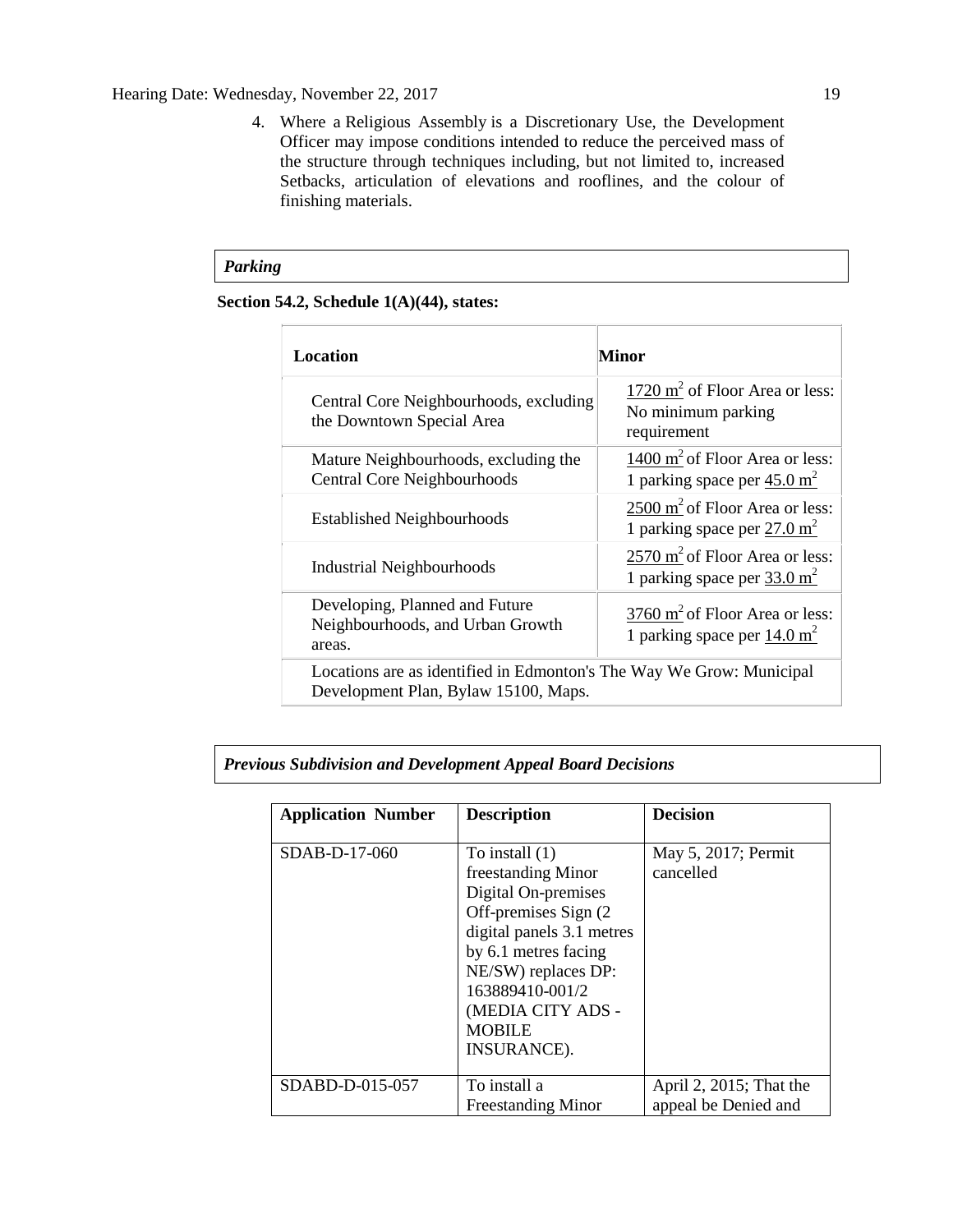| Digital On-premises   | the Decision of          |
|-----------------------|--------------------------|
| Off-premises Sign (2) | Approval of the          |
| faces north/south)    | Development Authority    |
| (OUTFRONT MEDIA).     | be Upheld with a         |
|                       | variance granted to the  |
|                       | required separation      |
|                       | distance between the     |
|                       | proposed Sign and        |
|                       | another Digital Sign (27 |
|                       | square metres in area),  |
|                       | from 200 metres to 190   |
|                       | metres (Reference        |
|                       | Section 59F.3 $(6)(e)$   |
|                       | subject to conditions:   |
|                       |                          |

#### Notice to Applicant/Appellant

Provincial legislation requires that the Subdivision and Development Appeal Board issue its official decision in writing within fifteen days of the conclusion of the hearing. Bylaw No. 11136 requires that a verbal announcement of the Board's decision shall be made at the conclusion of the hearing of an appeal, but the verbal decision is not final nor binding on the Board until the decision has been given in writing in accordance with the *Municipal Government Act*.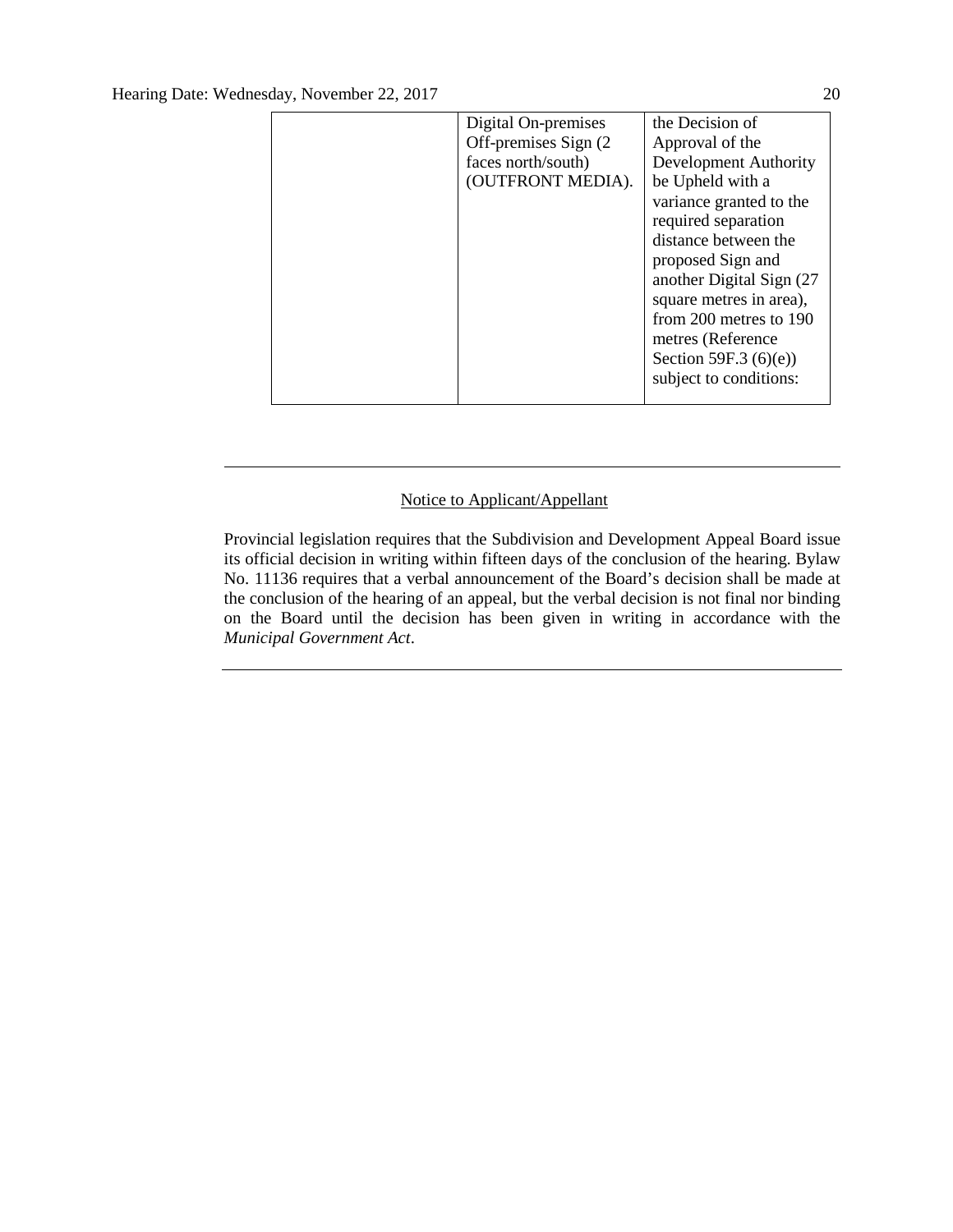| <b>Major Development Permit</b><br>This document is a record of a Development Permit application, and a record of the decision for the undertaking described below, subject to<br>the limitations and conditions of this permit, of the Edmonton Zoning Bylaw 12800 as amended.<br>Applicant<br><b>Specific Address(es)</b><br>Suite:<br>Building: 12320 - MOUNT LAWN ROAD NW<br><b>Scope of Permit</b><br>To change the use of a Professional, Financial and Office Support Service and Automotive and Minor Recreation Vehicle<br>Sales/Rentals building to a Religious Assembly (Minor) and to construct exterior alterations (new vestibule).<br><b>Permit Details</b><br>Class of Permit: Class B<br><b>Contact Person:</b><br>Lot Grading Needed?: N<br>Gross Floor Area (sq.m.):<br>NumberOfMainFloorDwellings:<br>New Sewer Service Required: N<br>Site Area (sq. m.):<br>Stat. Plan Overlay/Annex Area: (none)<br>I/We certify that the above noted details are correct.<br>Applicant signature:<br><b>Development Permit Decision</b><br>Approved | Project Number: 259441393-001<br><b>Application Date:</b><br>AUG 10, 2017<br>Printed:<br>October 4, 2017 at 7:53 AM<br>$1$ of $3$<br>Page: |
|-------------------------------------------------------------------------------------------------------------------------------------------------------------------------------------------------------------------------------------------------------------------------------------------------------------------------------------------------------------------------------------------------------------------------------------------------------------------------------------------------------------------------------------------------------------------------------------------------------------------------------------------------------------------------------------------------------------------------------------------------------------------------------------------------------------------------------------------------------------------------------------------------------------------------------------------------------------------------------------------------------------------------------------------------------------|--------------------------------------------------------------------------------------------------------------------------------------------|
|                                                                                                                                                                                                                                                                                                                                                                                                                                                                                                                                                                                                                                                                                                                                                                                                                                                                                                                                                                                                                                                             |                                                                                                                                            |
|                                                                                                                                                                                                                                                                                                                                                                                                                                                                                                                                                                                                                                                                                                                                                                                                                                                                                                                                                                                                                                                             |                                                                                                                                            |
|                                                                                                                                                                                                                                                                                                                                                                                                                                                                                                                                                                                                                                                                                                                                                                                                                                                                                                                                                                                                                                                             | Property Address(es) and Legal Description(s)<br>12320 - MOUNT LAWN ROAD NW<br>Plan 0222822 Blk J Lot 3                                    |
|                                                                                                                                                                                                                                                                                                                                                                                                                                                                                                                                                                                                                                                                                                                                                                                                                                                                                                                                                                                                                                                             | 12320 - MOUNT LAWN ROAD NW<br>Entryway: 12320 - MOUNT LAWN ROAD NW                                                                         |
|                                                                                                                                                                                                                                                                                                                                                                                                                                                                                                                                                                                                                                                                                                                                                                                                                                                                                                                                                                                                                                                             |                                                                                                                                            |
|                                                                                                                                                                                                                                                                                                                                                                                                                                                                                                                                                                                                                                                                                                                                                                                                                                                                                                                                                                                                                                                             |                                                                                                                                            |
|                                                                                                                                                                                                                                                                                                                                                                                                                                                                                                                                                                                                                                                                                                                                                                                                                                                                                                                                                                                                                                                             |                                                                                                                                            |
|                                                                                                                                                                                                                                                                                                                                                                                                                                                                                                                                                                                                                                                                                                                                                                                                                                                                                                                                                                                                                                                             |                                                                                                                                            |
|                                                                                                                                                                                                                                                                                                                                                                                                                                                                                                                                                                                                                                                                                                                                                                                                                                                                                                                                                                                                                                                             |                                                                                                                                            |
|                                                                                                                                                                                                                                                                                                                                                                                                                                                                                                                                                                                                                                                                                                                                                                                                                                                                                                                                                                                                                                                             |                                                                                                                                            |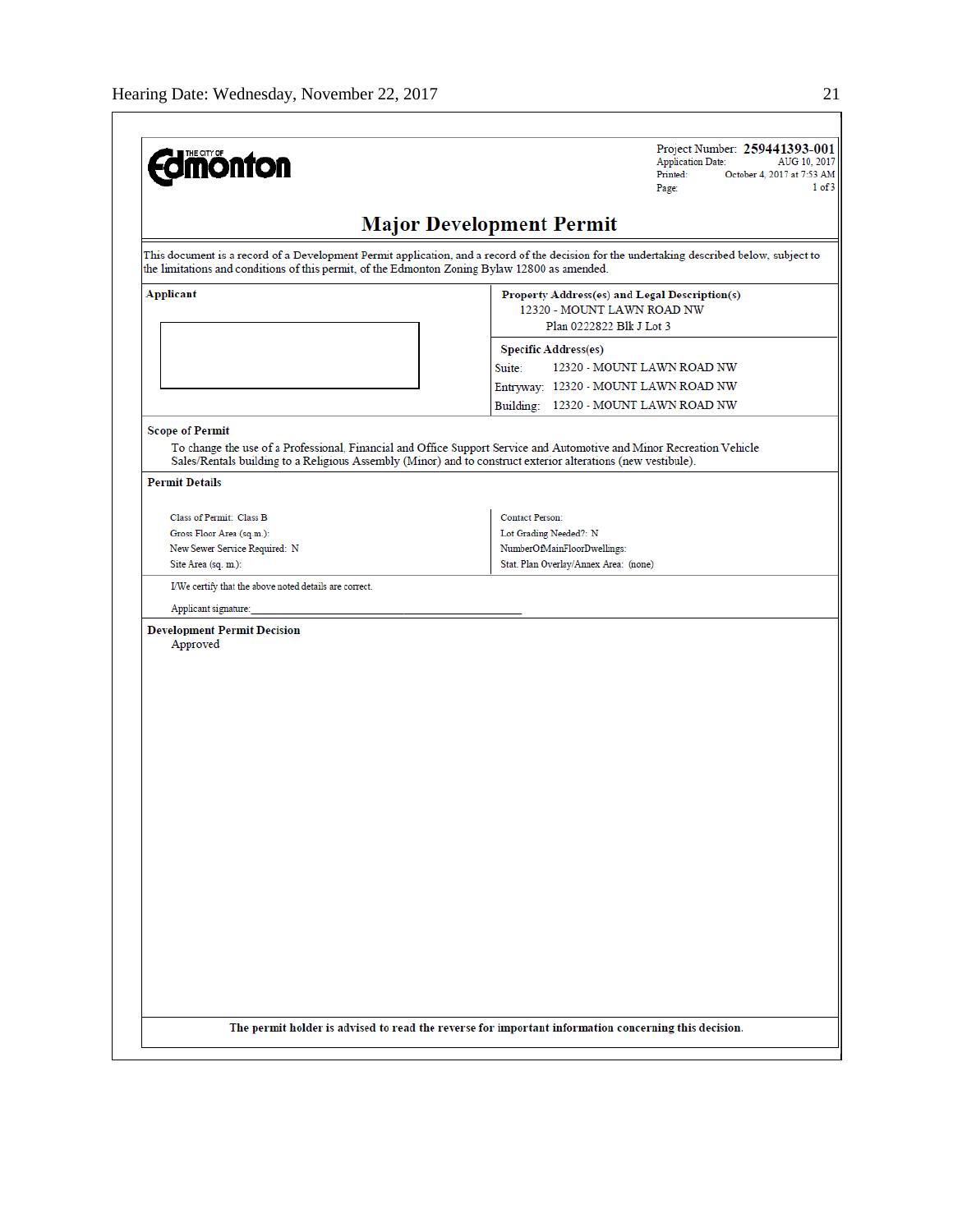| <b>onfon</b>                                            |                                    |                                                                                                |                      | Project Number: 259441393-001<br><b>Application Date:</b><br>Printed:<br>Page:                                                                                                                                                                                                                                                                                                                            | AUG 10, 2017<br>October 4, 2017 at 7:53 AM<br>$2$ of $3$ |
|---------------------------------------------------------|------------------------------------|------------------------------------------------------------------------------------------------|----------------------|-----------------------------------------------------------------------------------------------------------------------------------------------------------------------------------------------------------------------------------------------------------------------------------------------------------------------------------------------------------------------------------------------------------|----------------------------------------------------------|
|                                                         |                                    | <b>Major Development Permit</b>                                                                |                      |                                                                                                                                                                                                                                                                                                                                                                                                           |                                                          |
| <b>Subject to the Following Conditions</b><br>$17.1$ ). |                                    |                                                                                                |                      | 1) This Development Permit is NOT valid until the Notification Period expires in accordance to Section 21.1. (Reference Section                                                                                                                                                                                                                                                                           |                                                          |
| satisfaction of the Development Officer.                |                                    |                                                                                                |                      | 2) Exterior lighting shall be developed to provide a safe lit environment in accordance with Sections 51 and 58 and to the                                                                                                                                                                                                                                                                                |                                                          |
| Zoning Bylaw 12800).                                    |                                    |                                                                                                |                      | 3) Any outdoor lighting for any development shall be located and arranged so that no direct rays of light are directed at any<br>adjoining properties, or interfere with the effectiveness of any traffic control devices. (Reference Section 51 of the Edmonton                                                                                                                                          |                                                          |
| NOTES:                                                  |                                    |                                                                                                |                      |                                                                                                                                                                                                                                                                                                                                                                                                           |                                                          |
| easements that might be attached to the Site.           |                                    |                                                                                                |                      | 1) An approved Development Permit means that the proposed development has been reviewed only against the provisions of the<br>Edmonton Zoning Bylaw. It does not remove obligations to conform with other legislation, bylaws or land title instruments such as<br>the Municipal Government Act, the ERCB Directive 079, the Edmonton Safety Codes Permit Bylaw or any caveats, covenants or              |                                                          |
|                                                         |                                    | within the time period specified in subsection 21.1 (Ref. Section 17.1).                       |                      | 2) The Development Permit shall not be valid unless and until the conditions of approval, save those of a continuing nature, have<br>been fulfilled; and no notice of appeal from such approval has been served on the Subdivision and Development Appeal Board                                                                                                                                           |                                                          |
| 3) Signs require separate Development Applications.     |                                    |                                                                                                |                      |                                                                                                                                                                                                                                                                                                                                                                                                           |                                                          |
|                                                         |                                    | as to the presence or absence of any environmental contaminants on the property.               |                      | 4) The City of Edmonton does not conduct independent environmental checks of land within the City. If you are concerned about<br>the suitability of this property for any purpose, you should conduct your own tests and reviews. The City of Edmonton, in issuing<br>this Development Permit, makes no representations and offers no warranties as to the suitability of the property for any purpose or |                                                          |
| information.                                            |                                    |                                                                                                |                      | 5) A Building Permit is required for any construction or change in use of a building. For a building permit, and prior to the Plans<br>Examination review, you require construction drawings and the payment of fees. Please contact the 311 Call Centre for further                                                                                                                                      |                                                          |
|                                                         |                                    |                                                                                                |                      | 6) This Development Permit is not a Business Licence. A separate application must be made for a Business Licence.                                                                                                                                                                                                                                                                                         |                                                          |
| <b>Variances</b>                                        |                                    | Discretionary Use - The Religious Assembly is approved as a Discretionary Use (Section 400.3). |                      |                                                                                                                                                                                                                                                                                                                                                                                                           |                                                          |
| <b>Rights of Appeal</b><br>Amendment Act.               |                                    |                                                                                                |                      | This approval is subject to the right of appeal as outlined in Chapter 24, Section 683 through 689 of the Municipal Government                                                                                                                                                                                                                                                                            |                                                          |
| Issue Date: Sep 11, 2017                                | Development Authority: WELCH, IMAI |                                                                                                |                      | Signature: __                                                                                                                                                                                                                                                                                                                                                                                             |                                                          |
| Notice Period Begins: Sep 19, 2017<br>Fees              |                                    | <b>Ends:Oct 03, 2017</b>                                                                       |                      |                                                                                                                                                                                                                                                                                                                                                                                                           |                                                          |
| Major Dev. Application Fee                              | <b>Fee Amount</b><br>\$500.00      | <b>Amount Paid</b><br>\$500.00                                                                 | Receipt#<br>04361606 | Date Paid<br>Aug 10, 2017                                                                                                                                                                                                                                                                                                                                                                                 |                                                          |
|                                                         |                                    |                                                                                                |                      | The permit holder is advised to read the reverse for important information concerning this decision.                                                                                                                                                                                                                                                                                                      |                                                          |
|                                                         |                                    |                                                                                                |                      |                                                                                                                                                                                                                                                                                                                                                                                                           |                                                          |